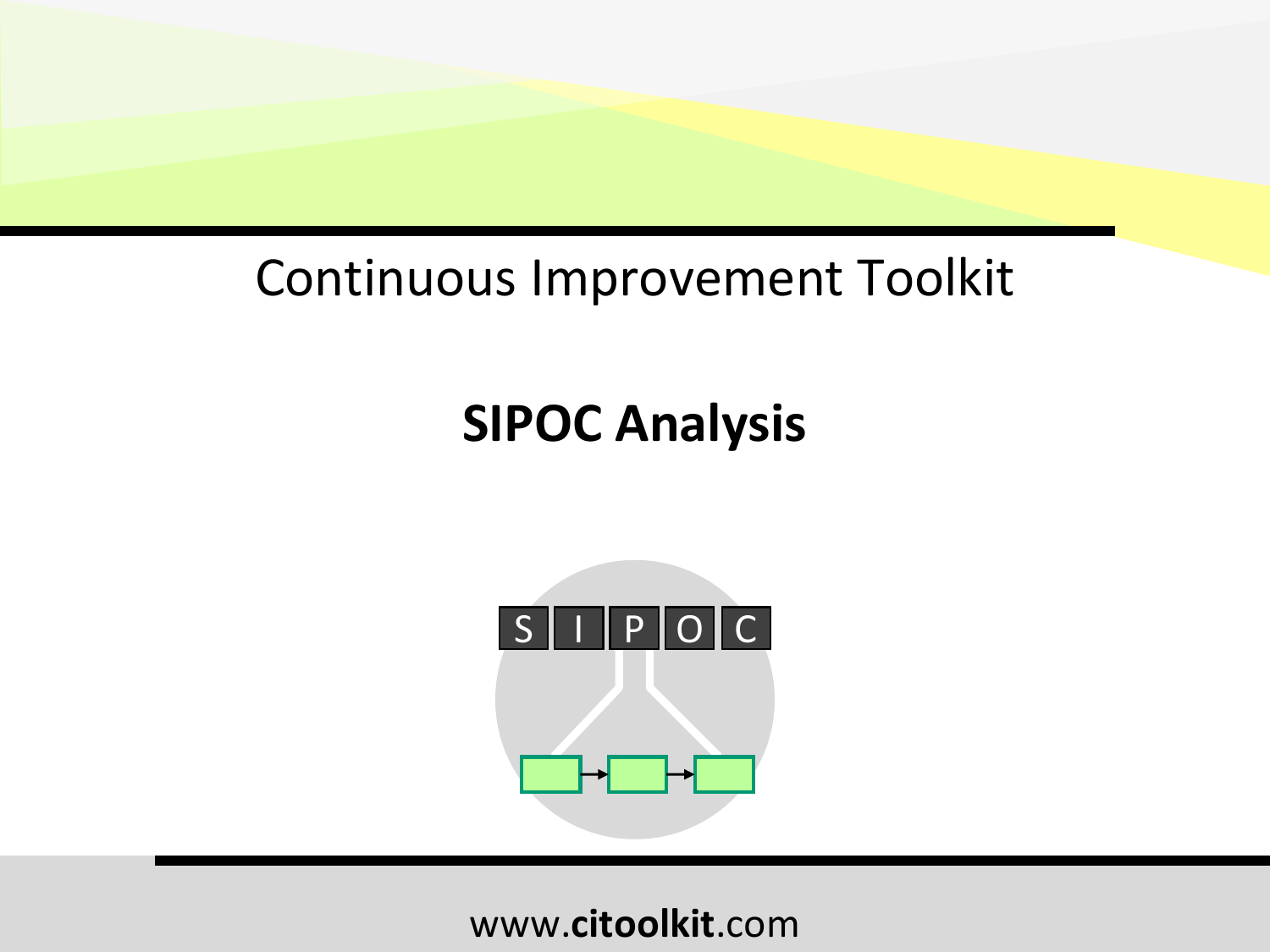#### **The Continuous Improvement Map**

| <b>Managing</b>                            | Selecting & Decision Making                                                     | <b>Planning &amp; Project Management*</b>                                   |
|--------------------------------------------|---------------------------------------------------------------------------------|-----------------------------------------------------------------------------|
| <b>Risk</b><br><b>PDPC</b>                 | <b>Importance Urgency Matrix</b><br><b>Break-even Analysis</b>                  | PERT/CPM<br>Daily Planning                                                  |
| <b>RAID Log*</b><br><b>FMEA</b>            | Quality Function Deployment Cost Benefit Analysis                               | <b>MOST</b><br><b>RACI Matrix</b><br><b>Activity Networks</b>               |
| <b>Risk Analysis*</b>                      | <b>Payoff Matrix</b><br>Delphi Method<br><b>TPN Analysis</b>                    | <b>SWOT Analysis</b><br><b>Stakeholder Analysis</b>                         |
| <b>Fault Tree Analysis</b>                 | <b>Decision Tree</b><br><b>Pick Chart</b><br>Voting<br><b>Four Field Matrix</b> | <b>Project Charter</b><br><b>Improvement Roadmaps</b>                       |
| <b>Traffic Light Assessment</b>            | <b>Force Field Analysis</b><br><b>Portfolio Matrix</b><br>Critical-to X         | <b>PDCA</b><br><b>Policy Deployment Gantt Charts</b>                        |
| Lean Measures OEE                          | Kano Decision Balance Sheet Paired Comparison                                   | <b>DMAIC</b><br>Kaizen Events Control Planning                              |
| Process Yield                              | <b>Pugh Matrix Prioritization Matrix</b><br>Cost of Quality*                    | <b>Standard Work Document control</b><br>A3 Thinking                        |
|                                            | Pareto Analysis Matrix Diagram<br><b>Project KPIs</b><br><b>KPIs</b>            | <b>Best Practices</b><br>Implementing<br>Understanding                      |
| <b>Capability Indices</b>                  | Chi-Square Nonparametric<br><b>Descriptive Statistics</b>                       | TPM Automation Solutions***<br><b>Cause &amp; Effect</b>                    |
| Gap Analysis*                              | Hypothesis<br><b>Probability Distributions</b><br><b>ANOVA</b>                  | <b>Mistake Proofing</b><br><b>Health &amp; Safety</b><br><b>DOE</b>         |
| <b>Bottleneck Analysis</b>                 | Multivariate<br><b>Histograms</b><br>Normal Distribution                        | <b>5S</b><br><b>Simulation</b><br><b>Just in Time</b><br>Multi-vari Studies |
| <b>Reliability</b><br><b>MSA</b>           | <b>Graphical Methods</b><br><b>Scatter Plots</b> Correlation<br>Regression      | Quick Changeover Visual Management                                          |
| Understanding<br>Performance**             | <b>Run Charts</b><br>5 Whys<br>Root Cause Analysis Data Mining                  | <b>Product Family Matrix Flow Pull</b>                                      |
| Benchmarking***                            | <b>Control Charts</b><br>Fishbone Diagrams Relations Mapping                    | SIPOC*<br>Spaghetti** Process Redesign                                      |
| Data collection planner* Sampling          | How-How Diagram***<br>Tree Diagram <sup>*</sup>                                 | Waste Analysis** Value Stream Mapping**                                     |
| <b>Check Sheets**</b><br><b>Interviews</b> | SCAMPER*** Attribute Analysis<br><b>Brainstorming</b>                           | Value Analysis**<br><b>Process Mapping</b>                                  |
| <b>Questionnaires</b>                      | <b>Affinity Diagrams</b><br>Morphological Analysis<br><b>Focus Groups</b>       | Flow Process Charts** Time Value Map**                                      |
| <b>Data</b>                                | <b>Lateral Thinking</b><br>Mind Mapping*<br><b>Observations</b>                 | Flowcharting<br><b>IDEF0</b><br>Service Blueprints                          |
| <b>Collection</b>                          | <b>Group Creativity</b><br><b>Suggestion Systems</b><br>Five Ws                 | <b>Designing &amp; Analyzing Processes</b>                                  |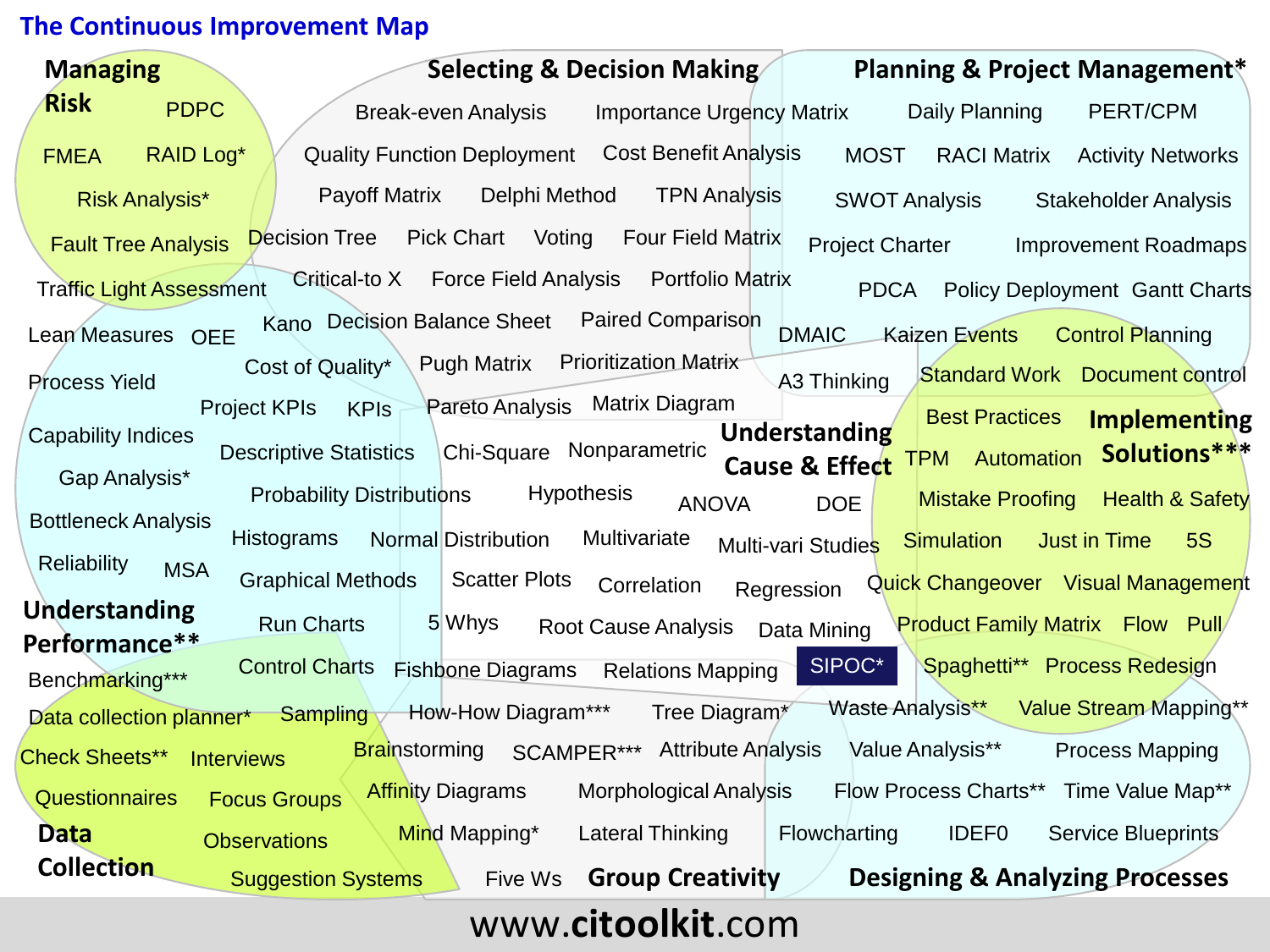

## A **high-level summary** of the process

## Allows to provide an **overview of a process** at a glance

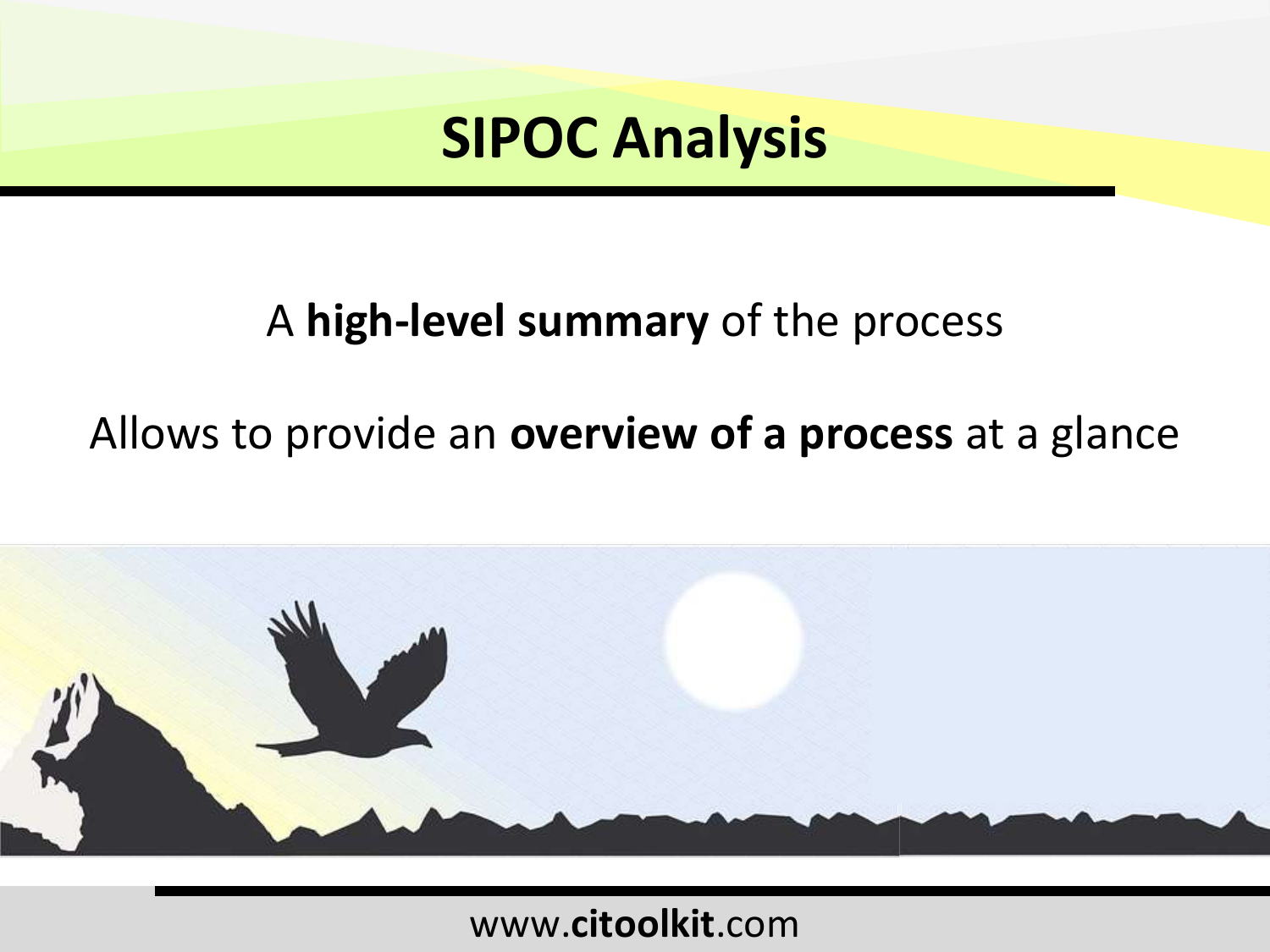## SIPOC analysis **provides a big picture** view of the important elements of the process to better understand the context in which it operates

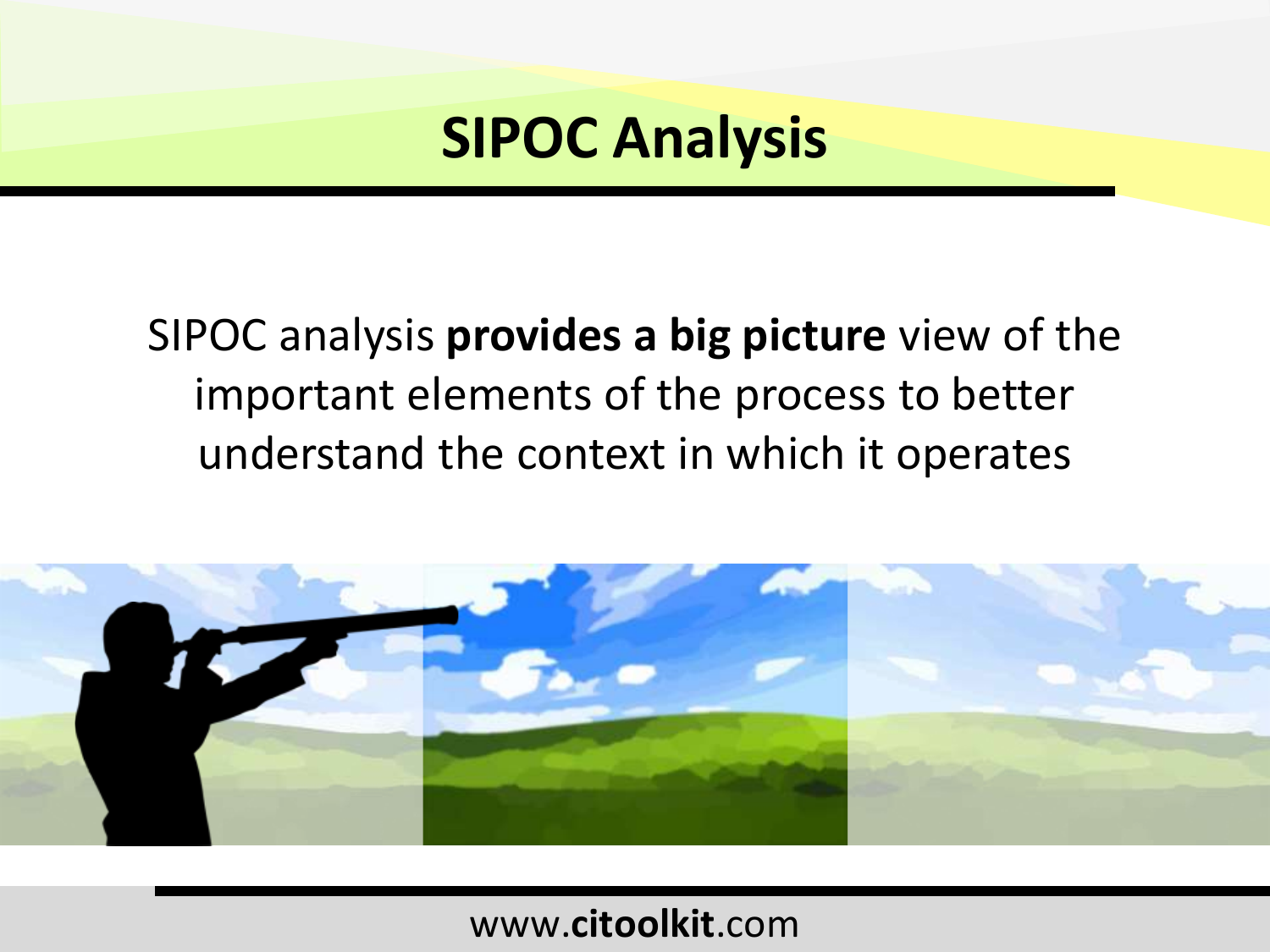## A **data collection tool** for gathering information related to a process including customers, suppliers, inputs and outputs



Represents the **main components** of the process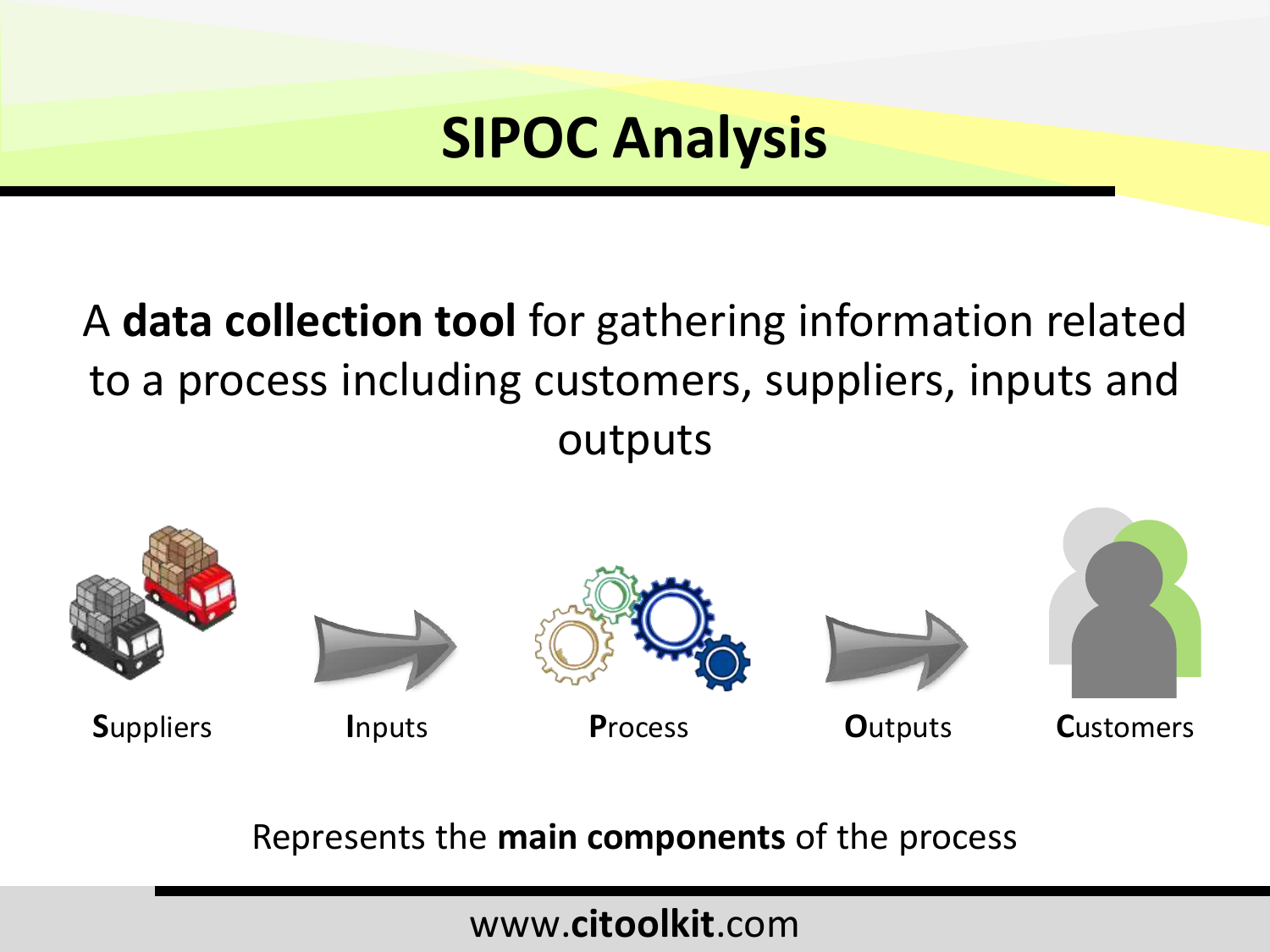Widely used in process design and improvement initiatives (such as Six Sigma) to defines the **scope** of a project when it is too early for a detailed process mapping

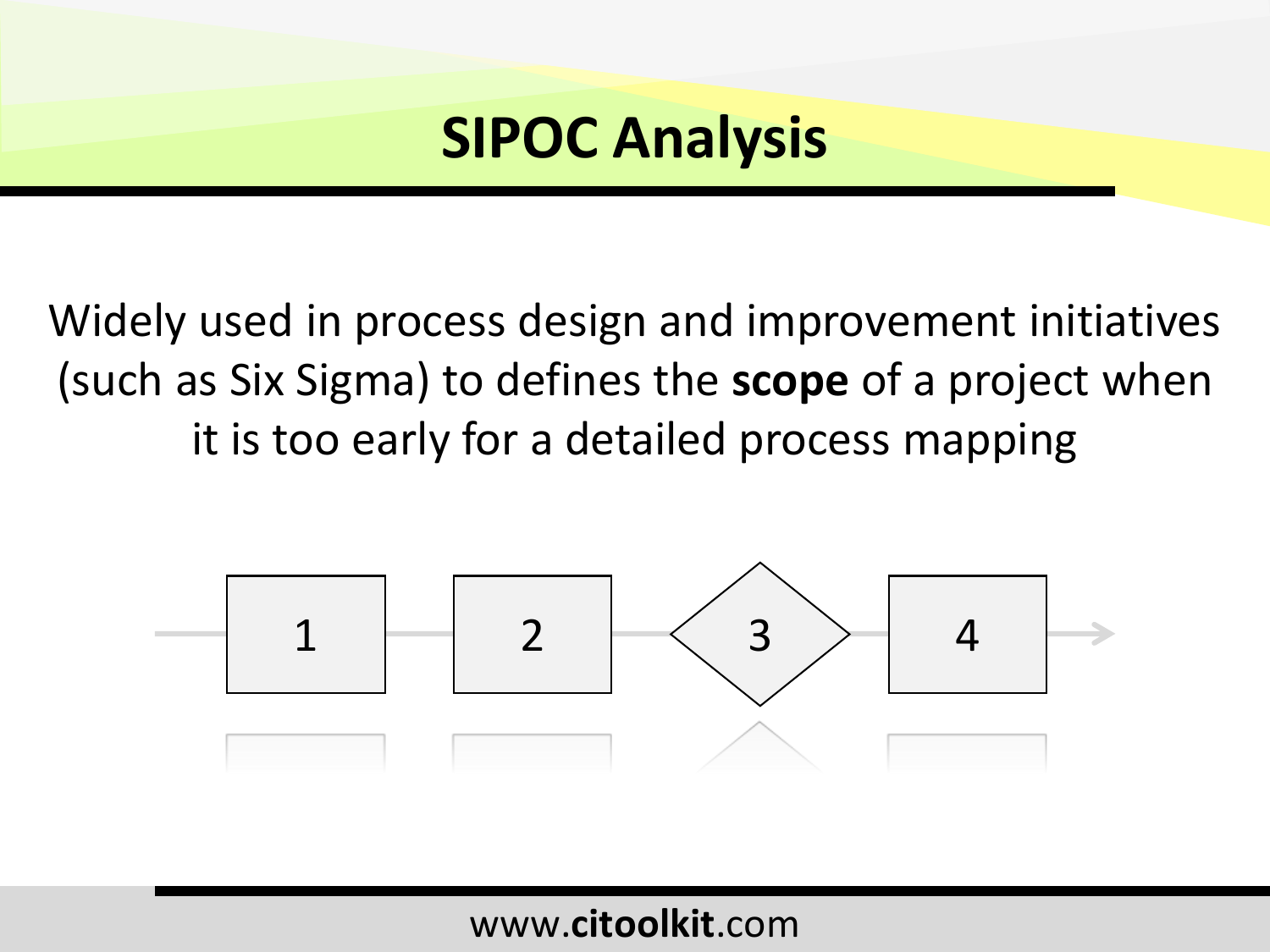## Used to identify important elements of a process before starting a **project**



**DMAIC Kaizen Events** 

Also used when defining and **designing new processes**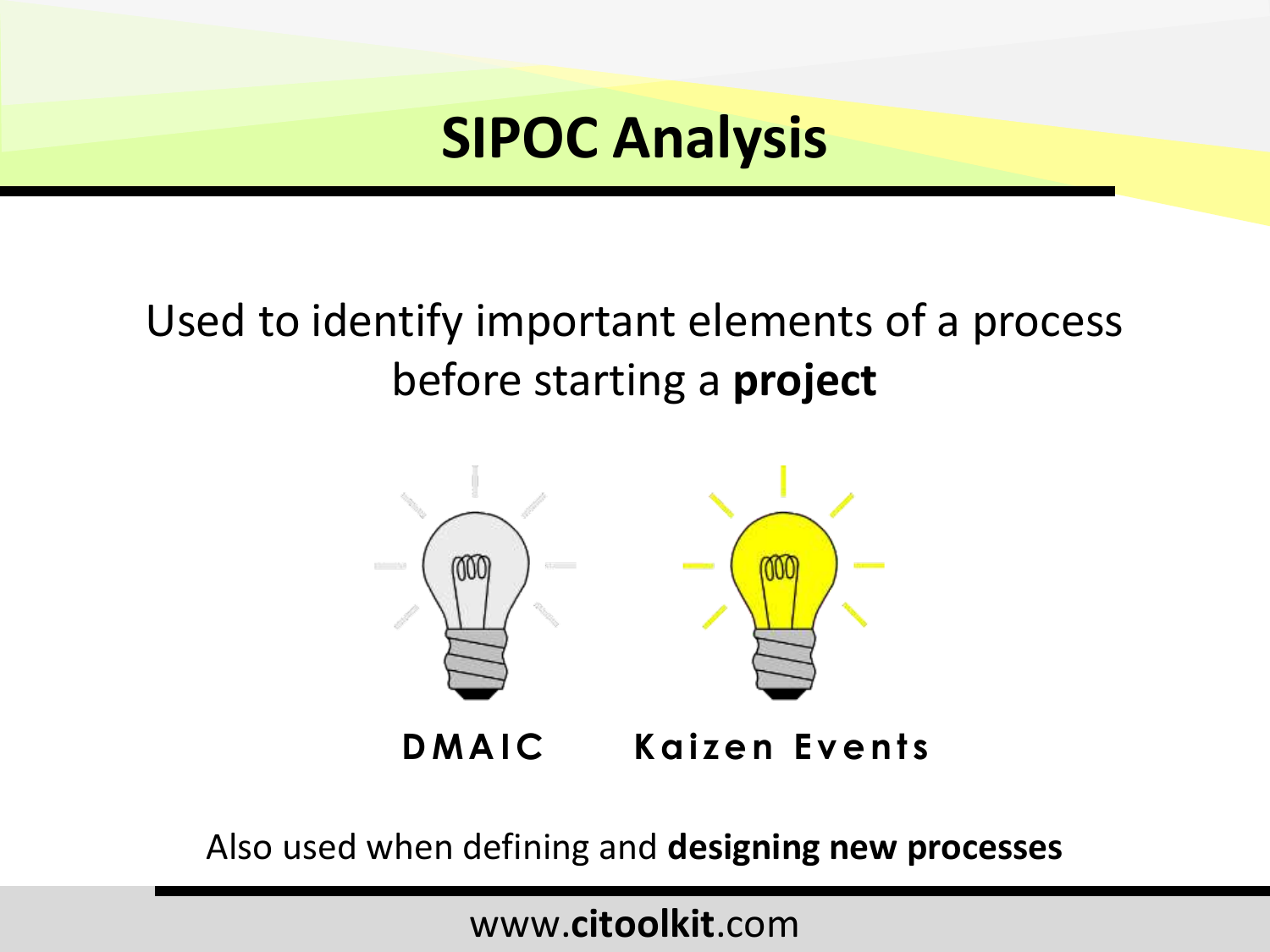## SIPOC analysis can be used **before drawing a process map or a flowchart** as it helps gather relevant information about the process

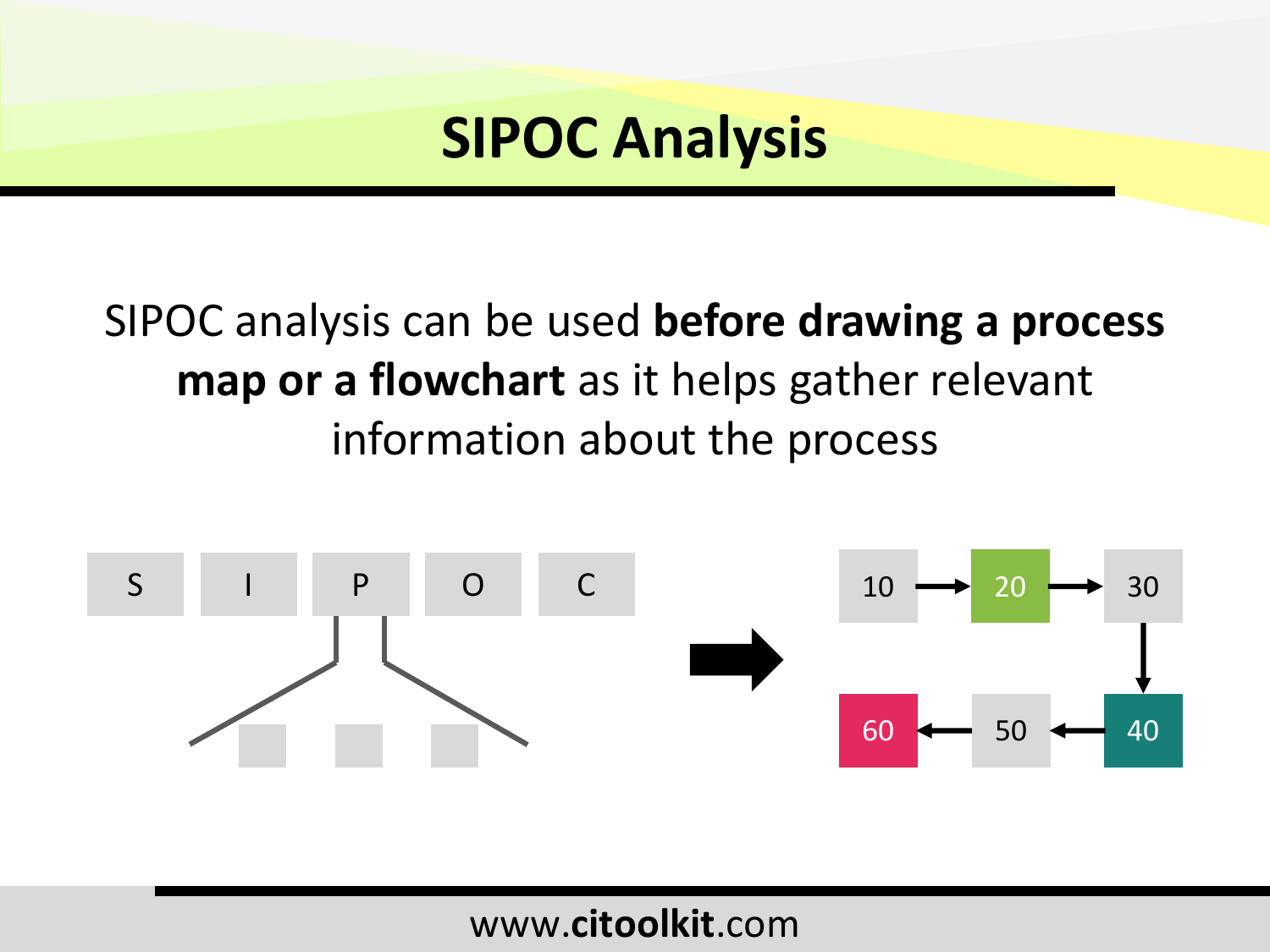## SIPOC analysis can also be used when **investigating a process** to present the collected information on an easy-to-view format

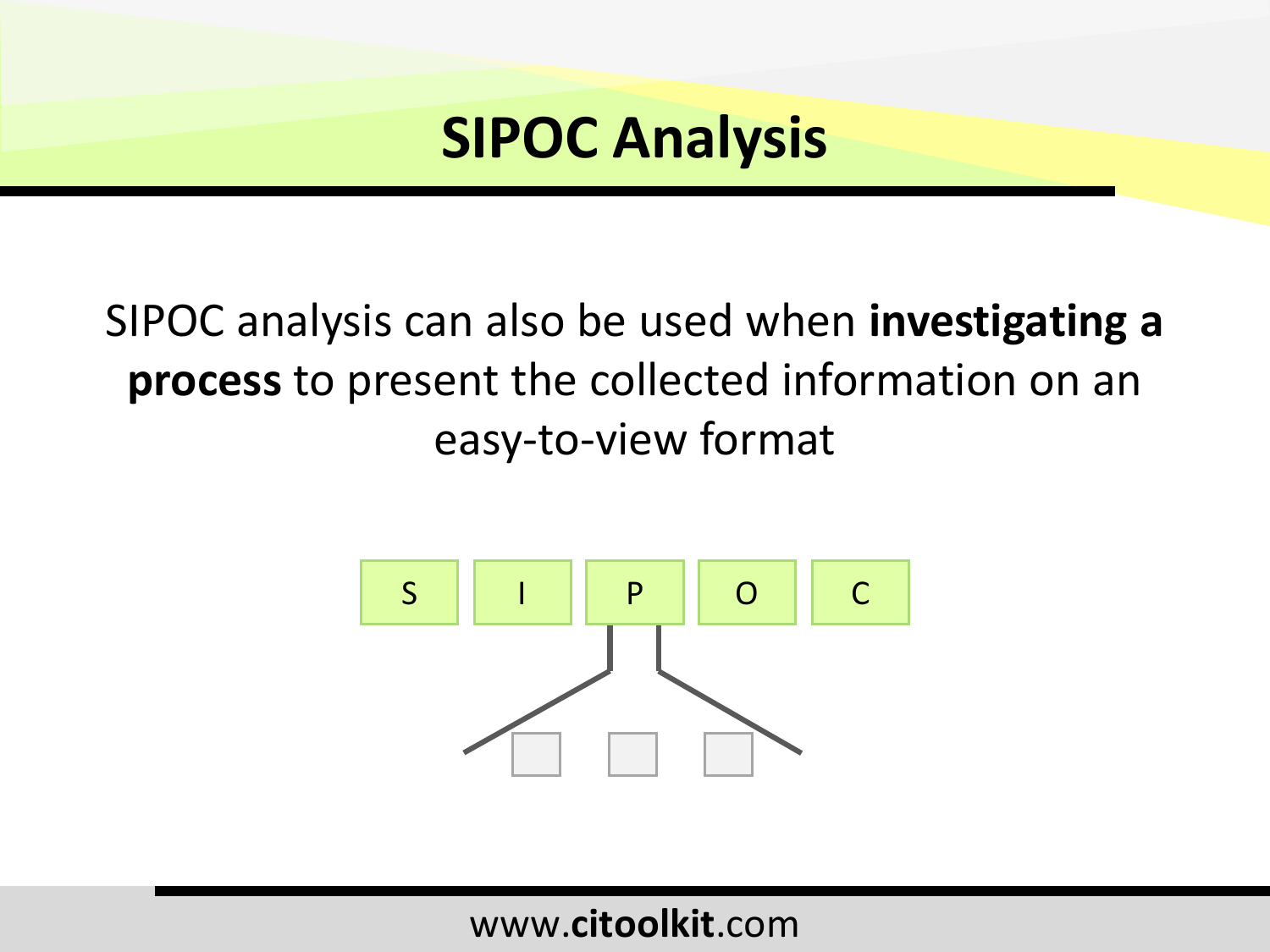## It is a practical way of making sense of the **Voice of the Customer**

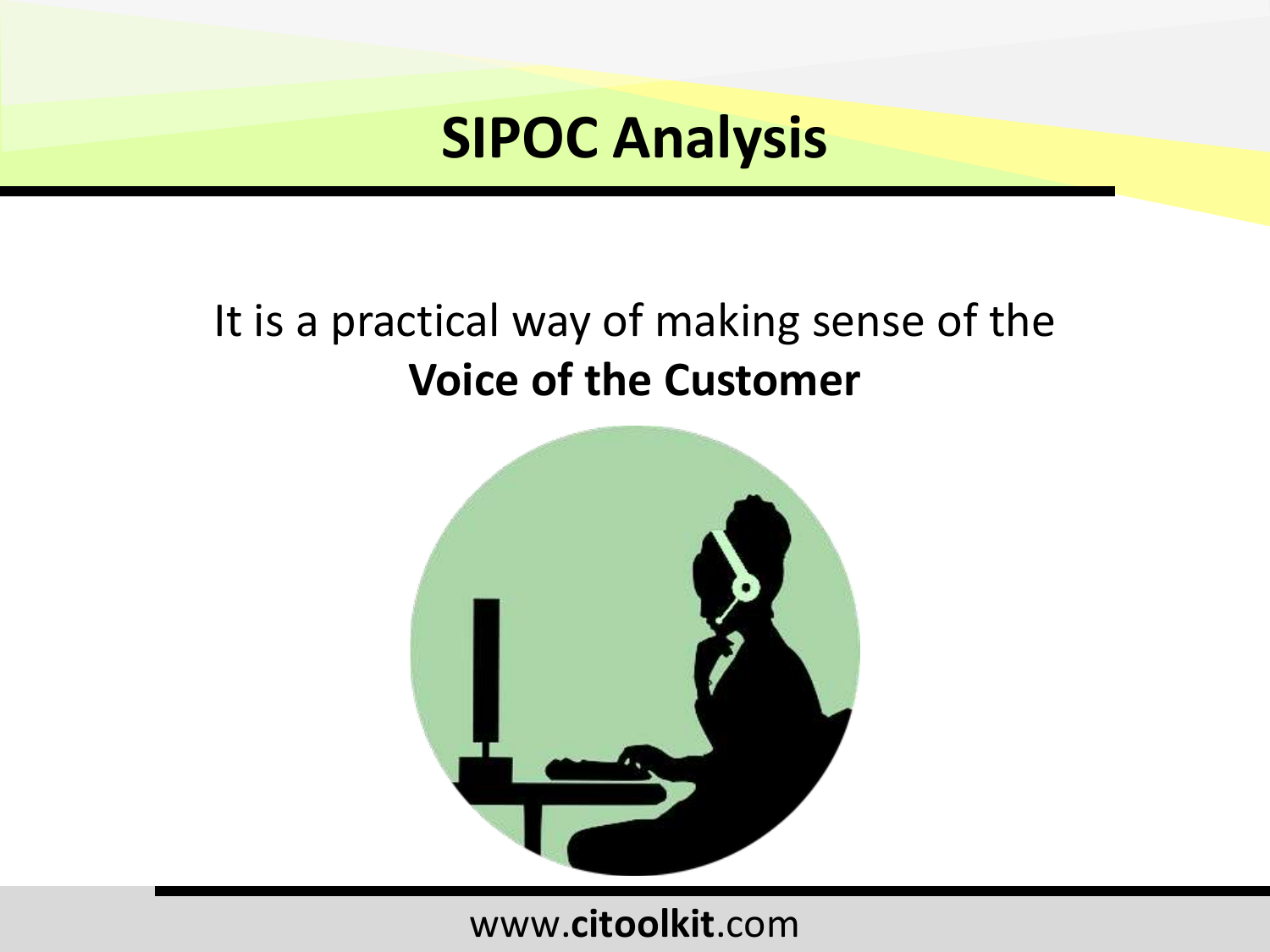## Benefits



Help ensure **everyone understands** the core process

Helps **communicate** information about the process to other stakeholders

Helps define the **scope** of work for a project

Helps understand the **relationships** between the inputs and outputs

Helps identify the areas that are **within or beyond** the control of the team

Helps to begin thinking in terms of **cause and effect**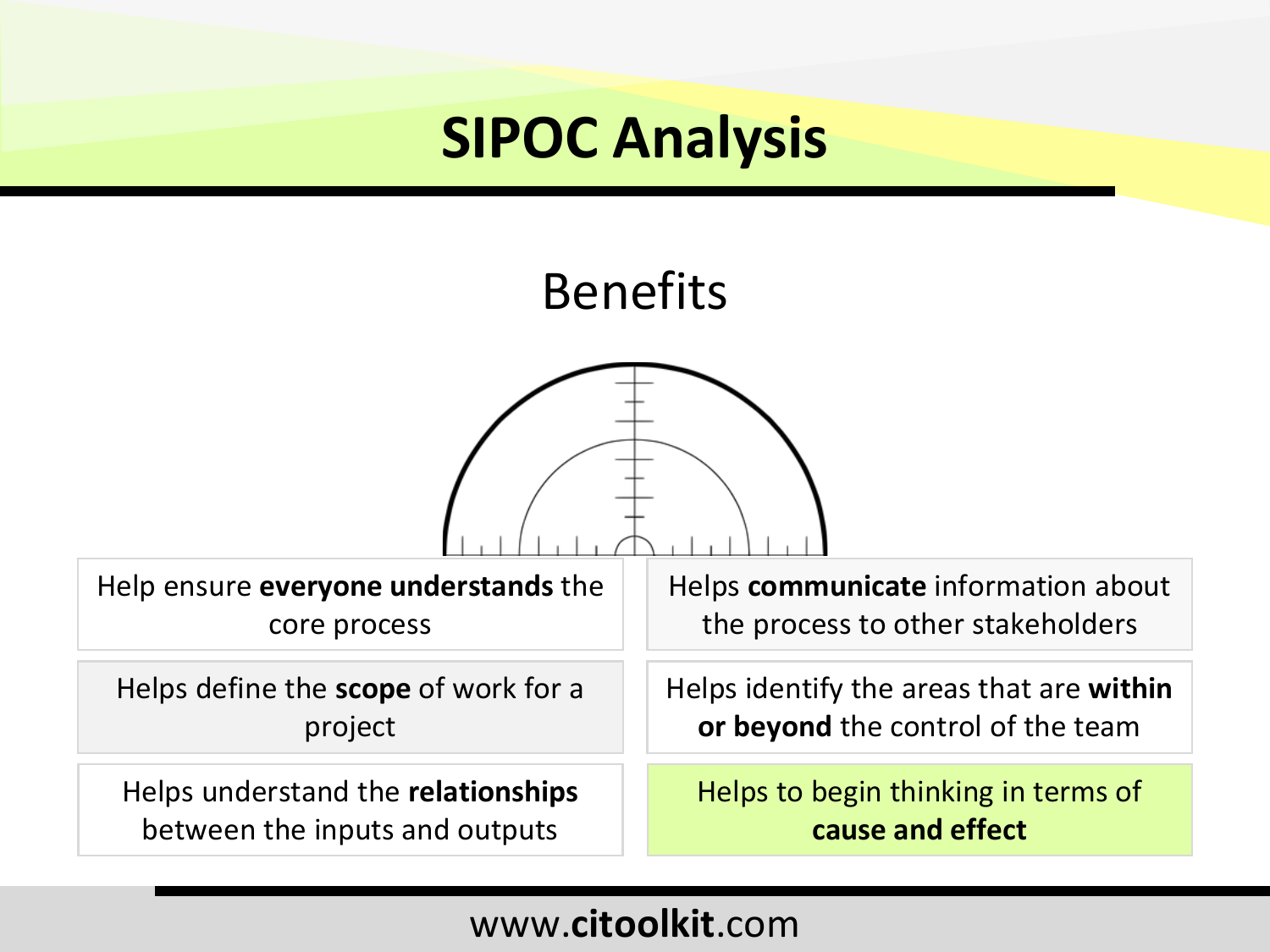# **SIPOC Map**

## Helps specify the **main activities of the process** and identify the potential suppliers, inputs, outputs, and customers

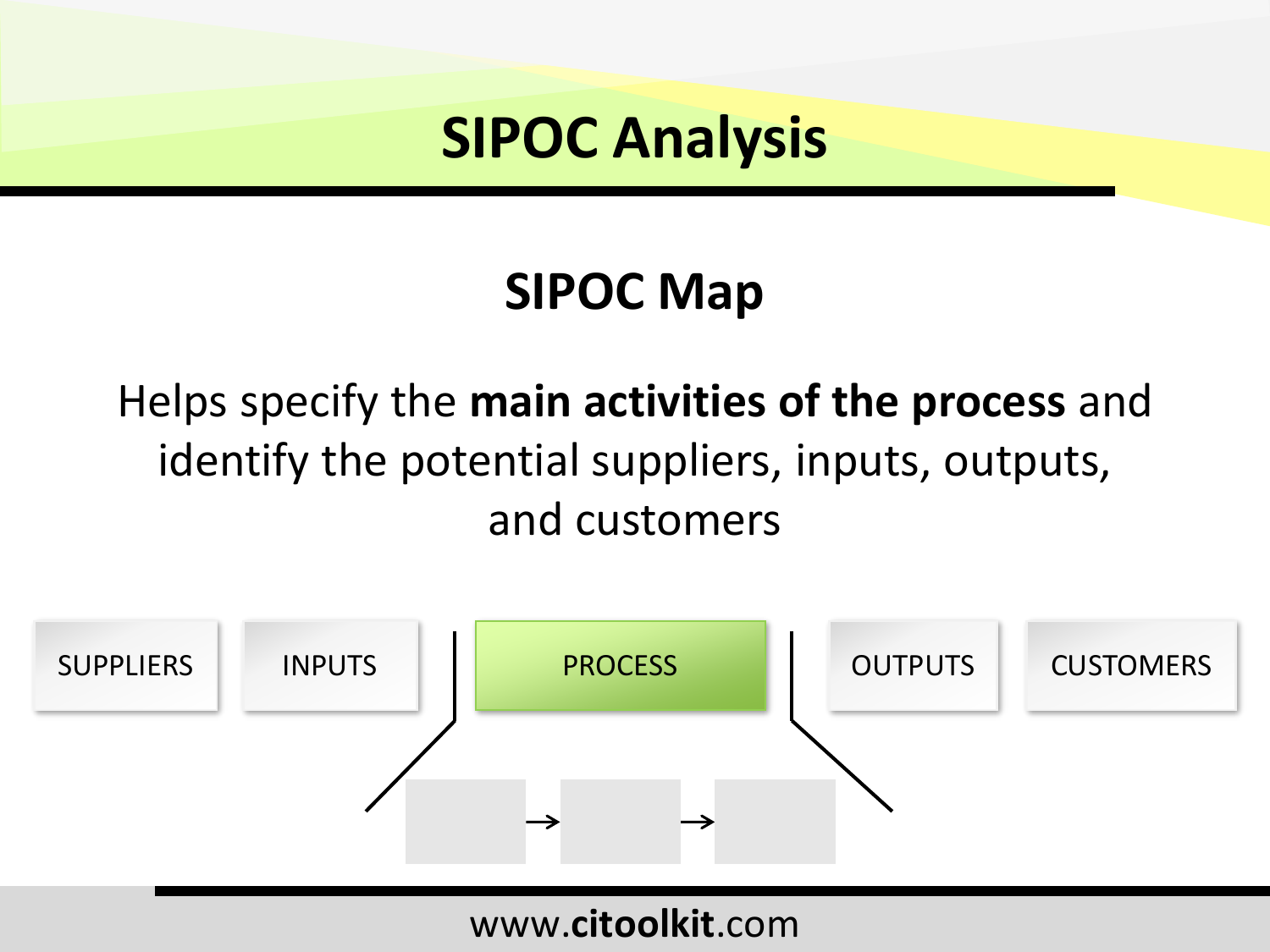## SUPPLIERS

Any person or company that supplies inputs

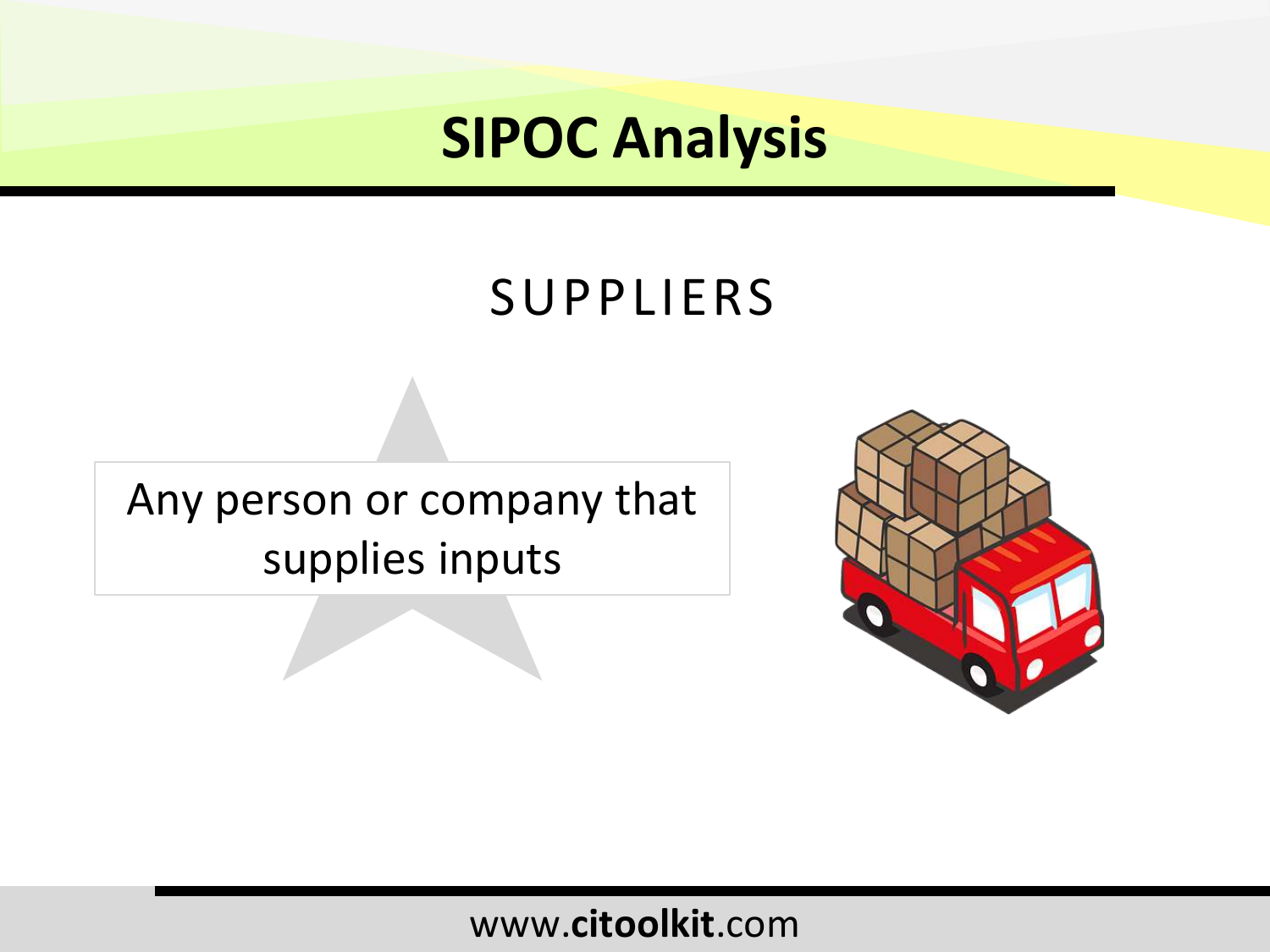## INPUTS

The materials, energy, information, people, customer requirement, customer feedback, and financial resources which are needed to execute the process

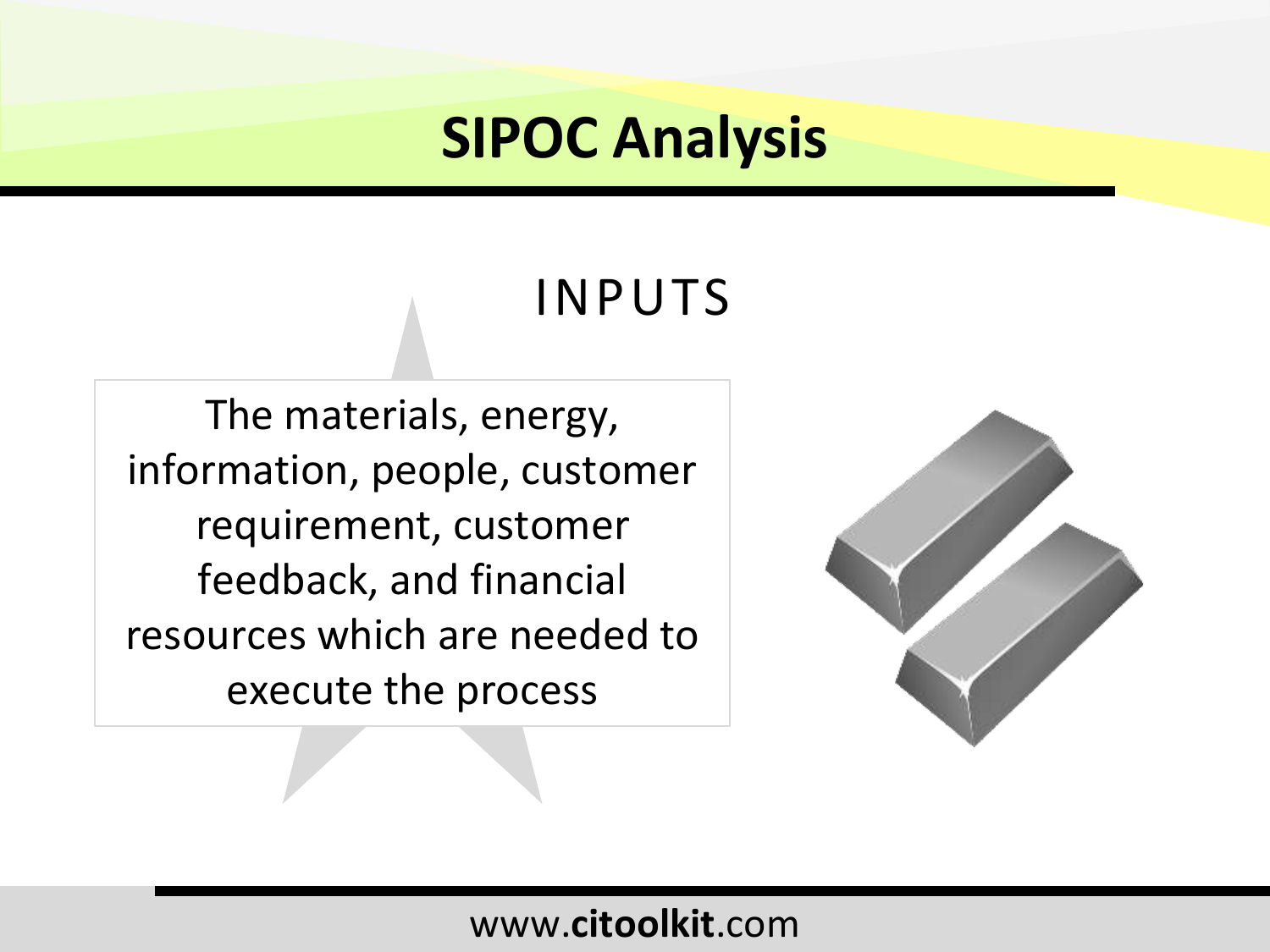## PROCESS

The collection of activities that together transform inputs into outputs that is of value to the customer



These are just the **major high-level** process activities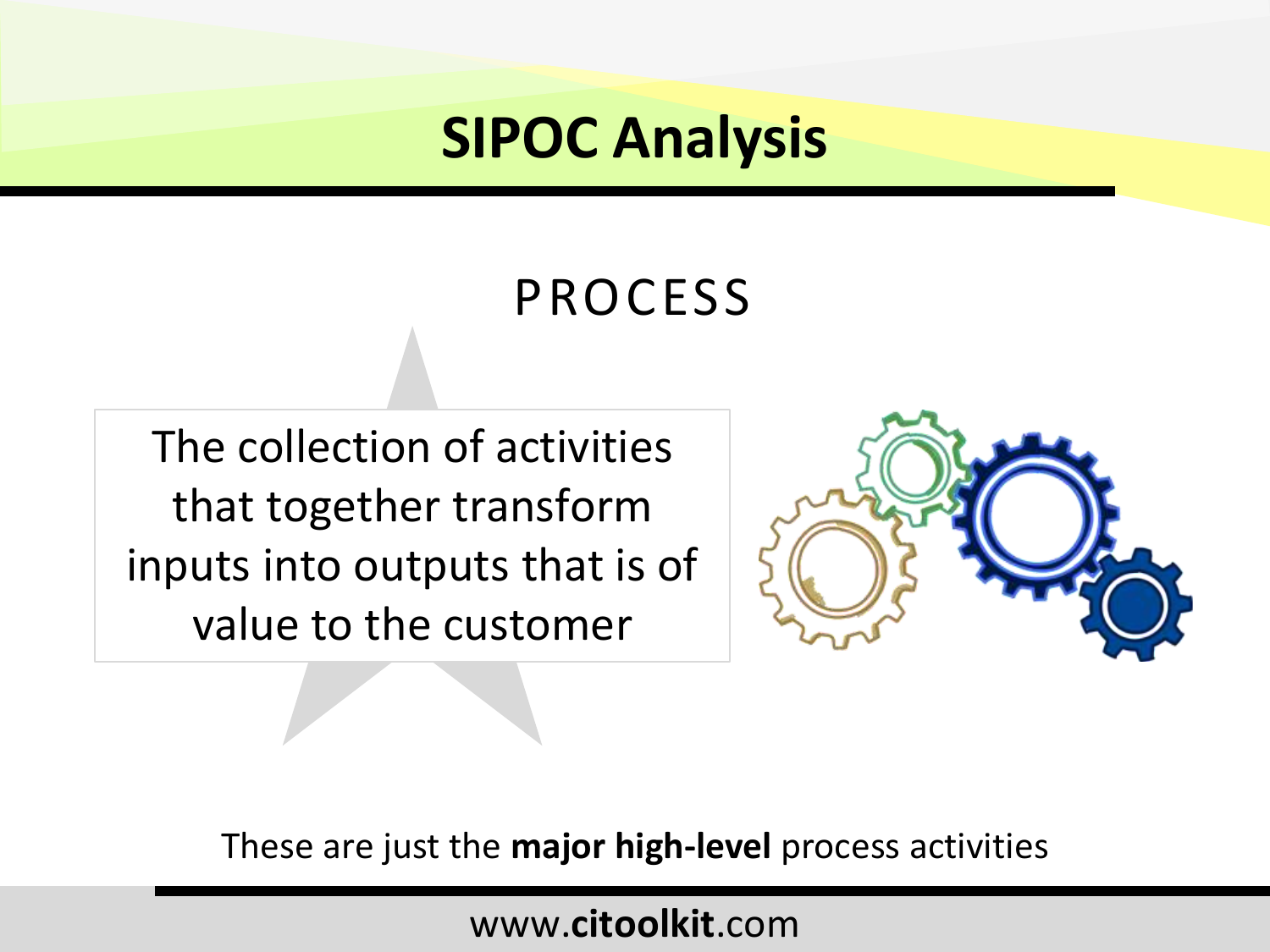# OUTPUTS

The tangible product or service that results from the process



Outputs can be goods, services, information, reports, decisions, …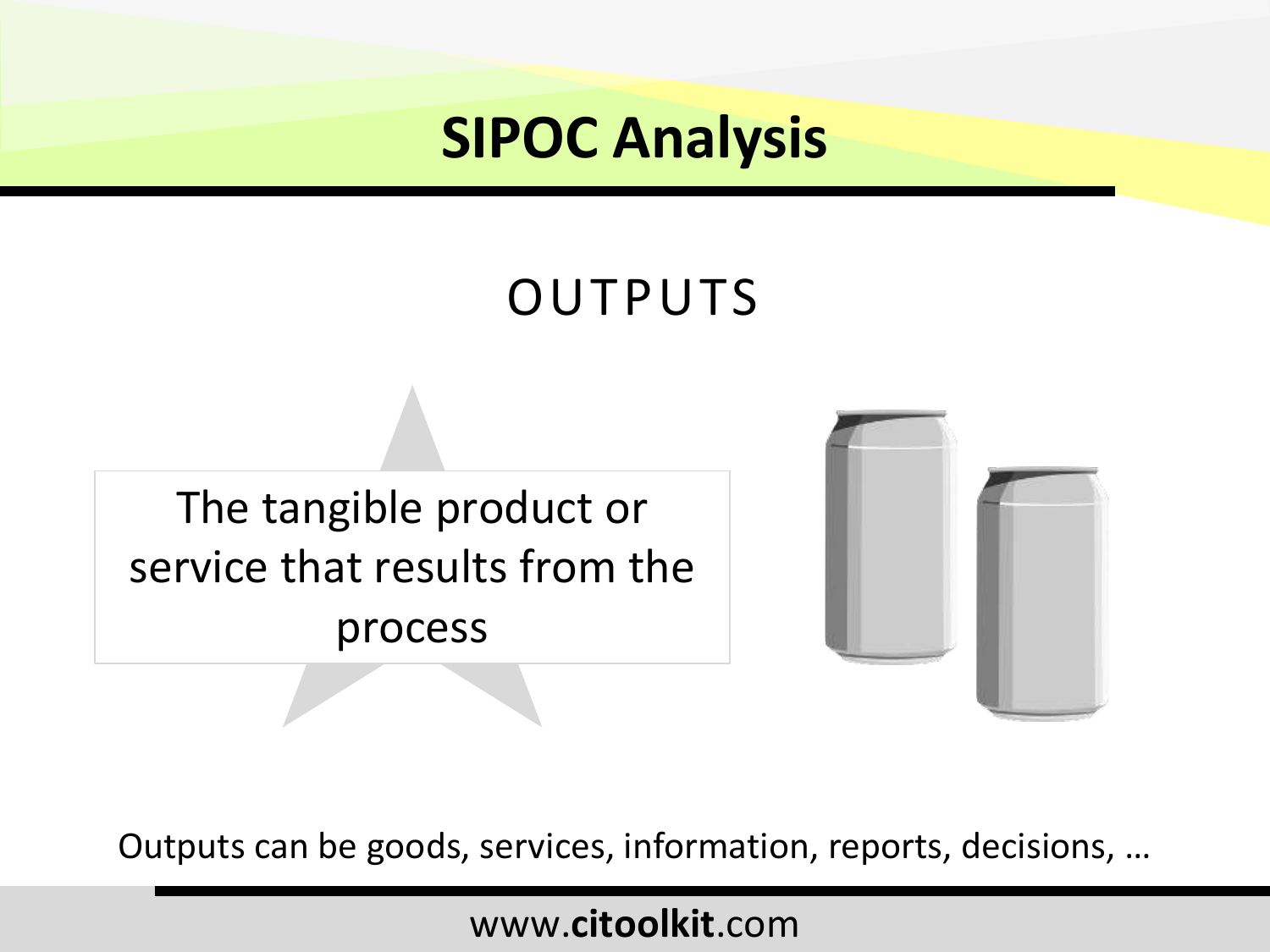## **CUSTOMERS**

The person or company that receives the outputs of the process



Customers have requirements to be fulfilled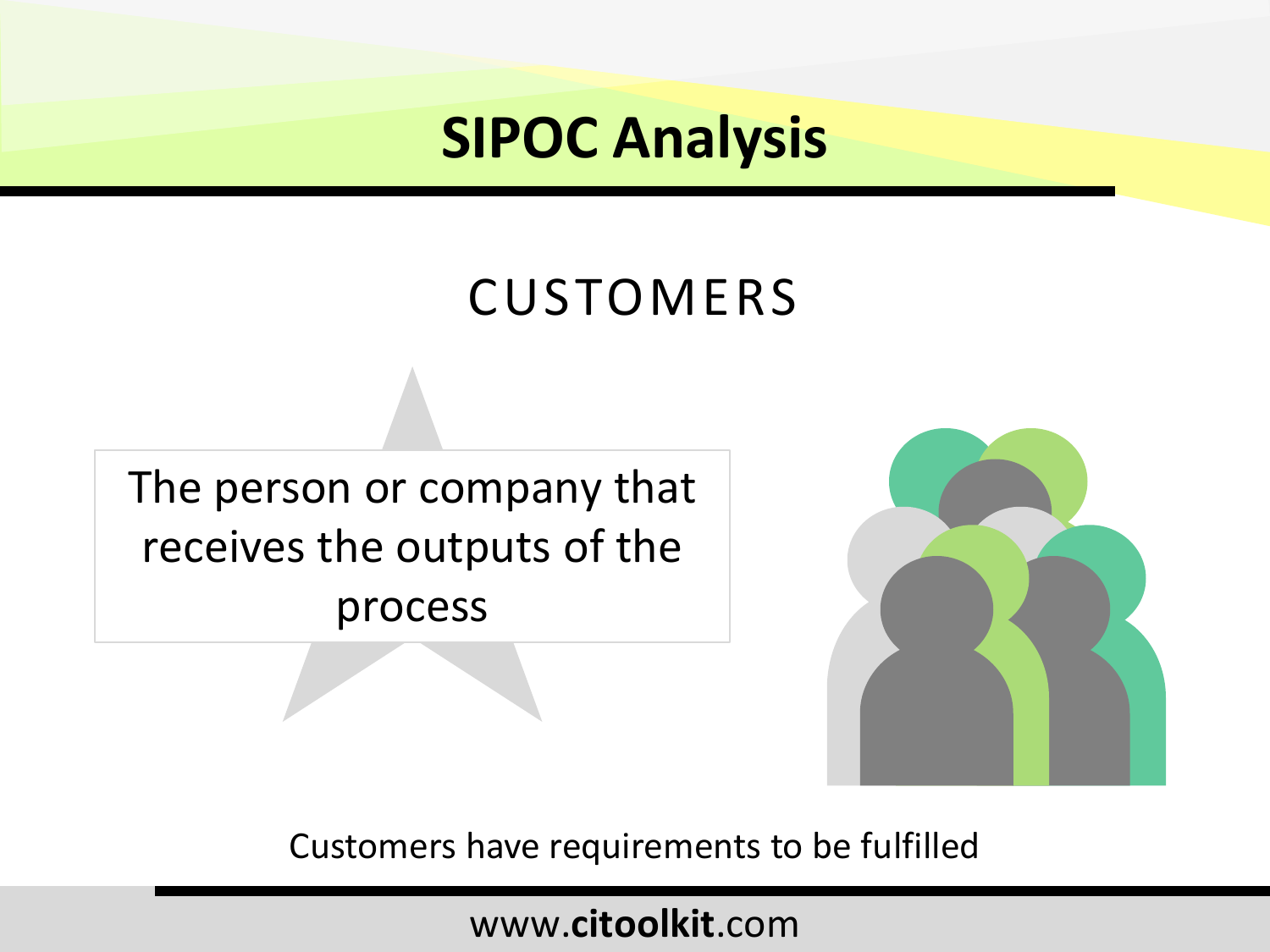## **CUSTOMERS**

There may be many **stakeholders** who have something at stake in the success of the process. They don't have to be actual customers of the process



Obtain input from the primary users/recipients of the process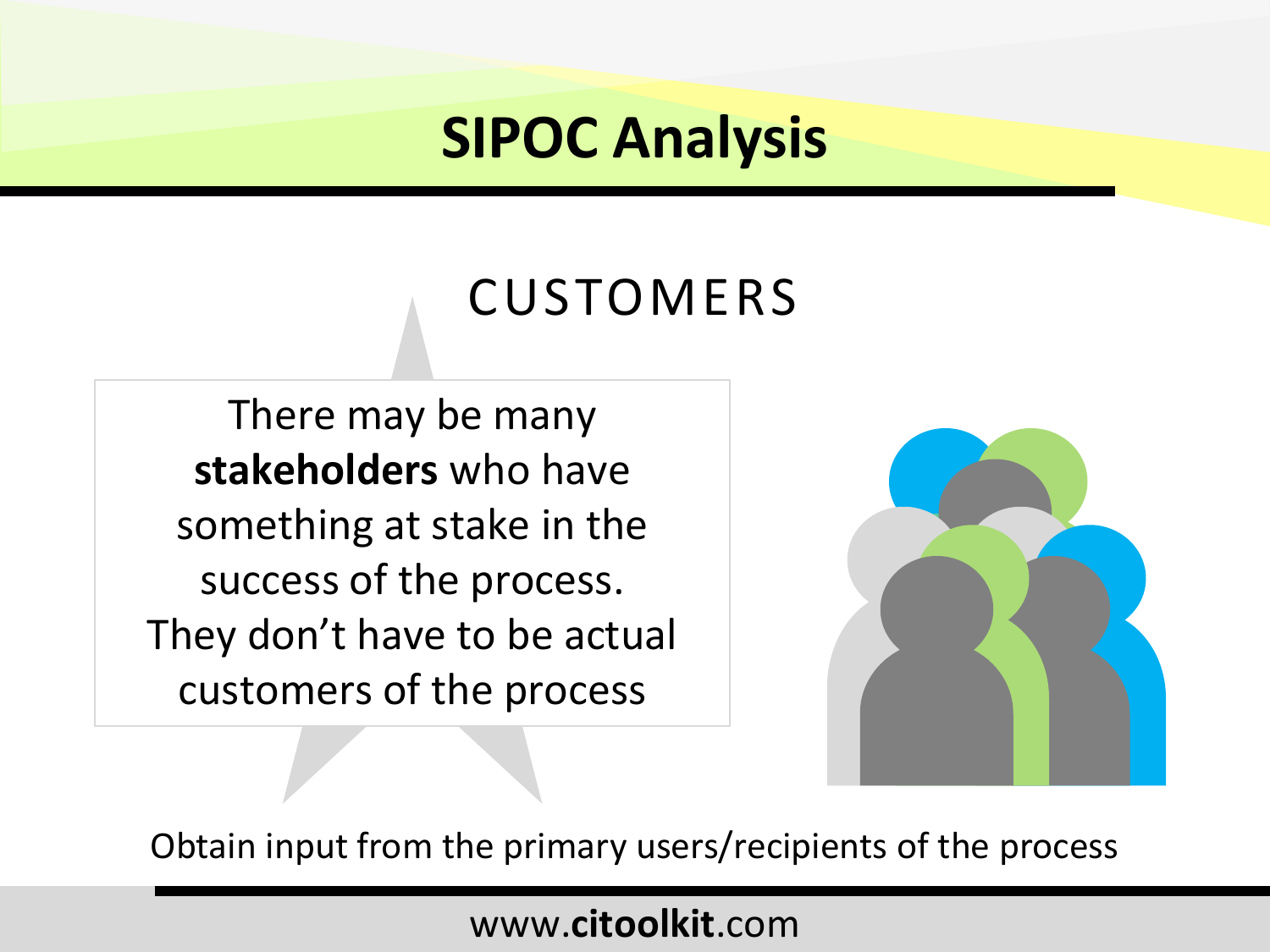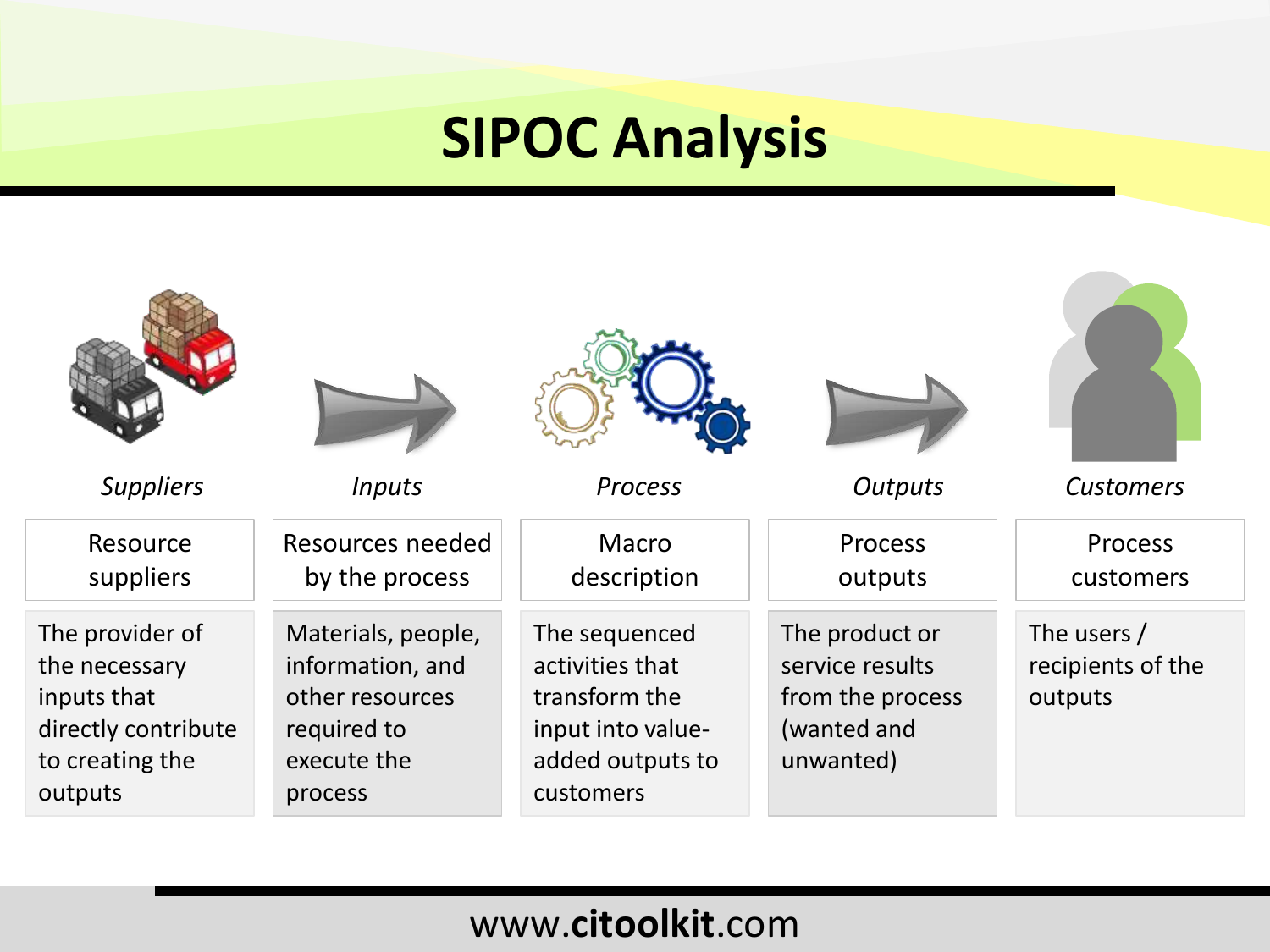## Suppliers and customers may be **external** or **internal**  to the organization or department



You receive inputs from your **internal suppliers** and send outputs to your **internal customers**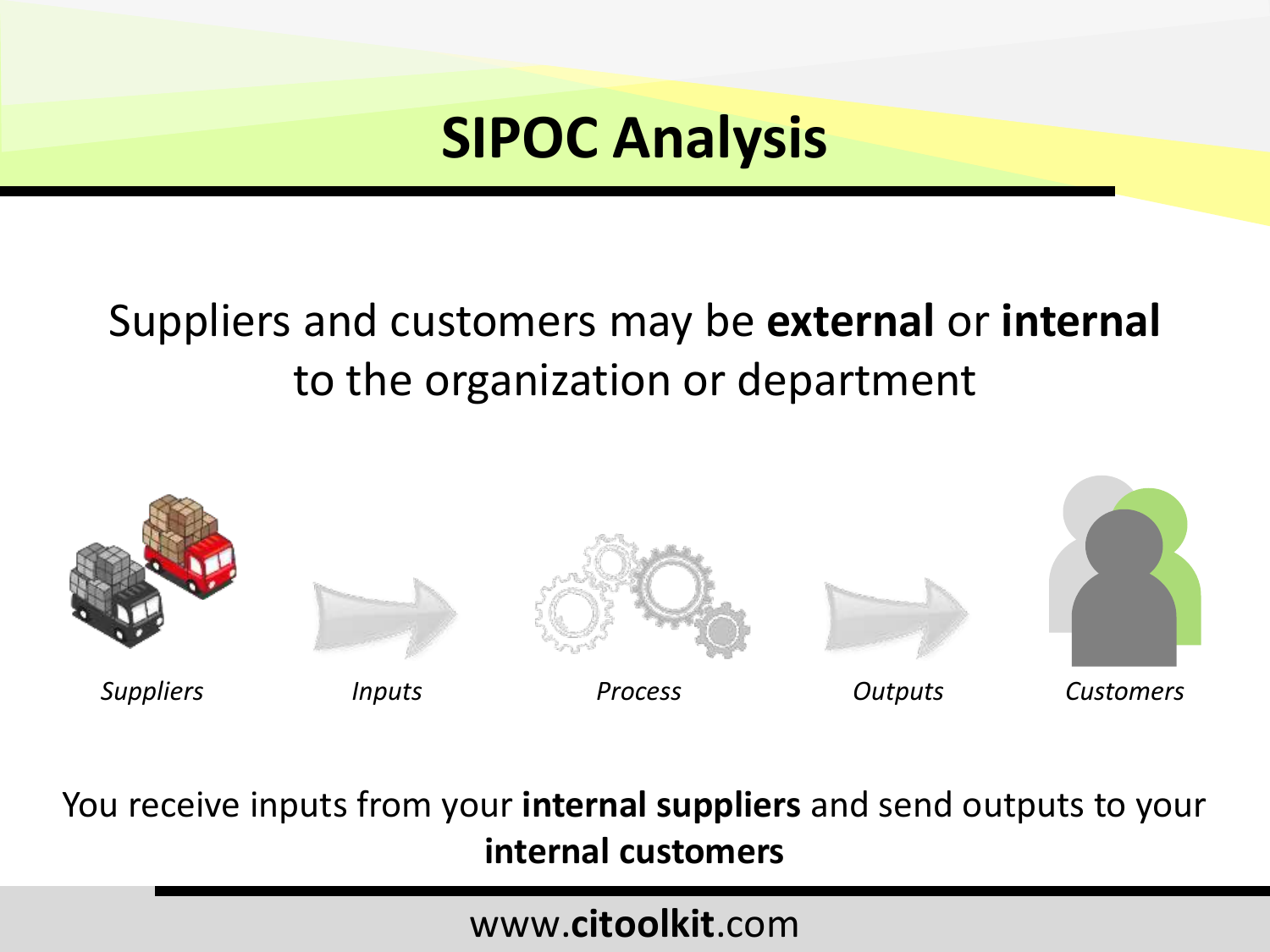## SIPOC doesn't ask to provide **links** between suppliers and inputs, or customers and outputs

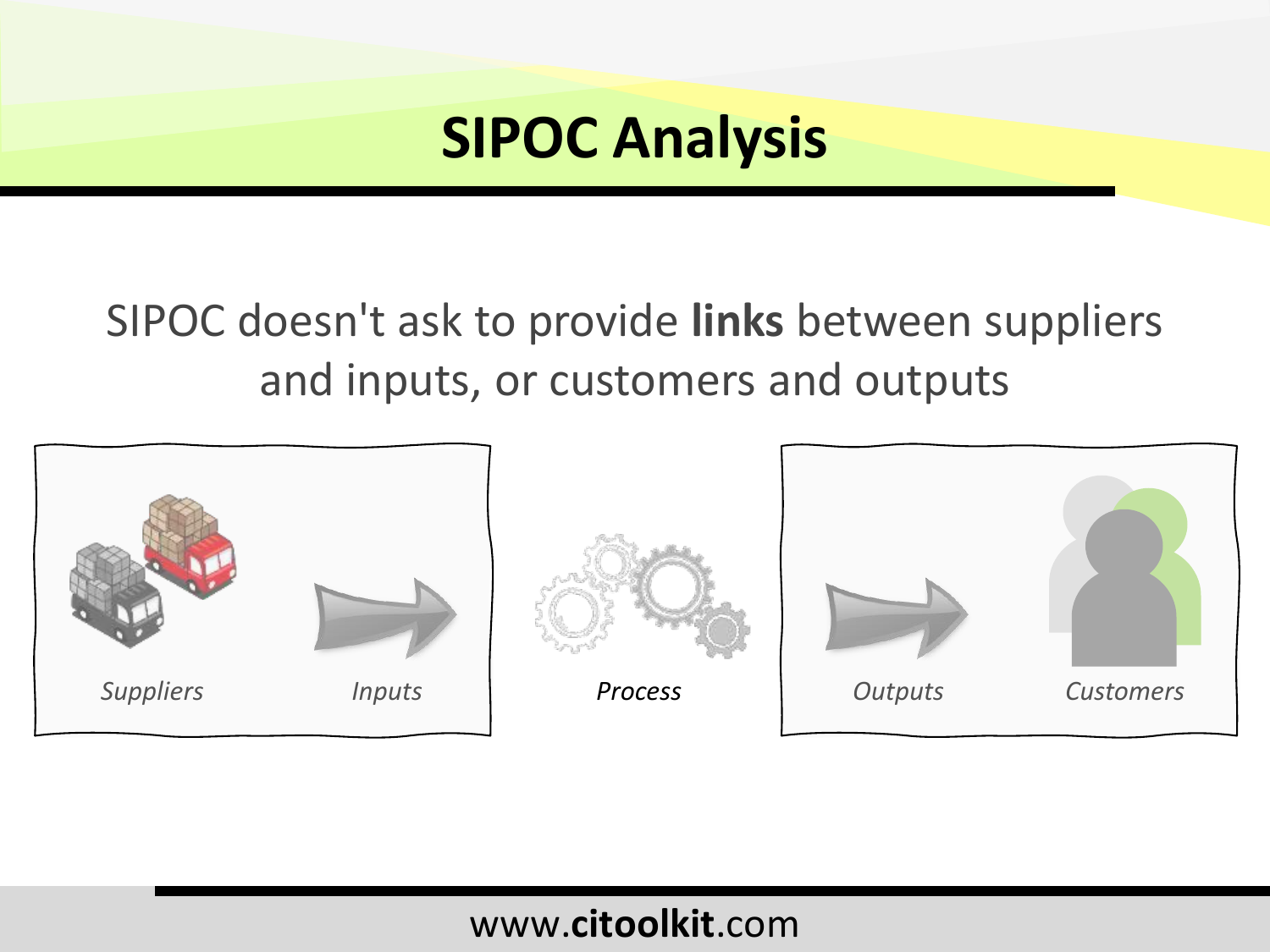## Process inputs can be reviewed based on the **voice of the customer** feedback on whether the outputs met their requirements

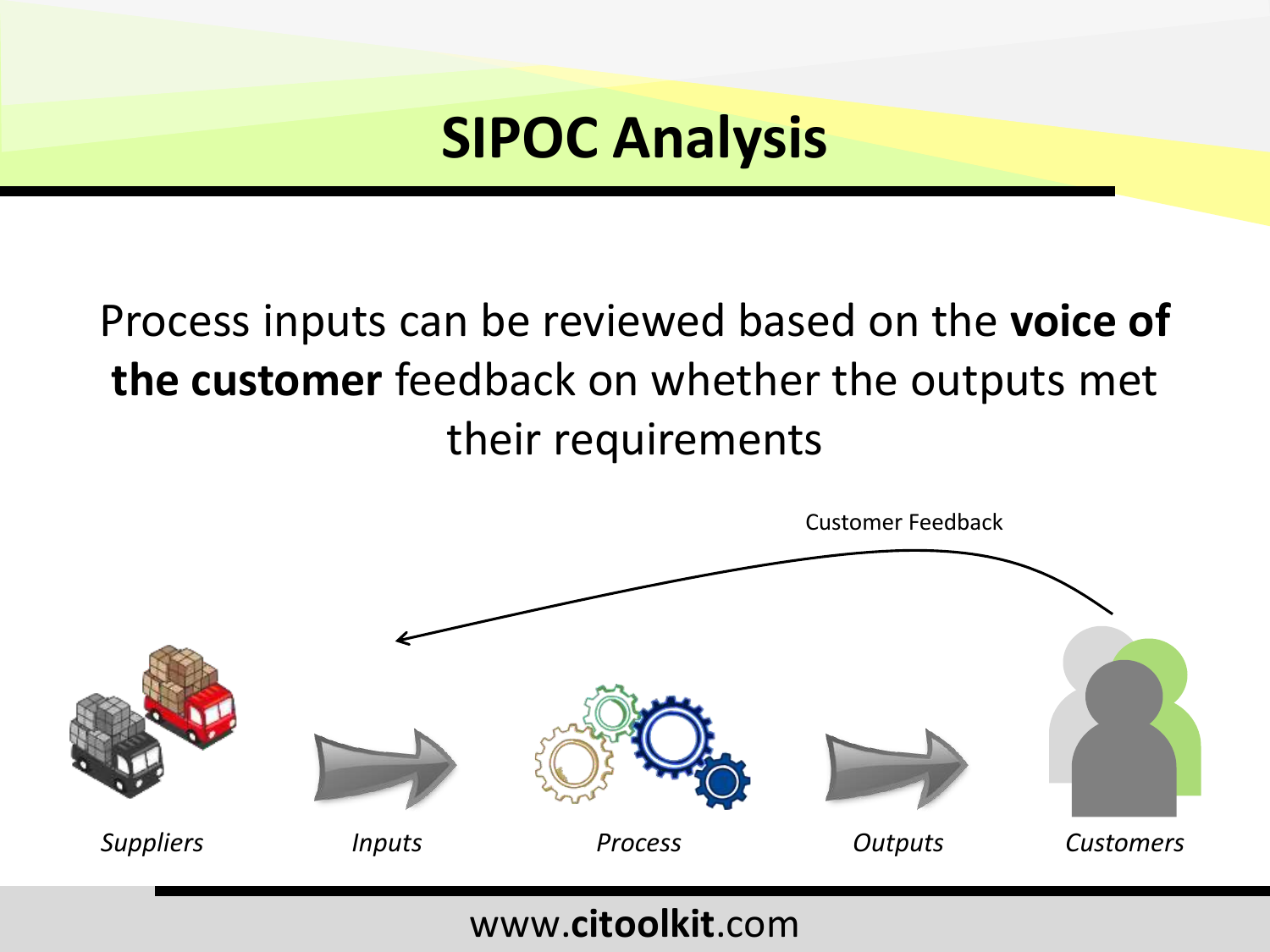SIPOC analysis helps the team to identify **potential gaps**  such as unnecessary inputs, outputs that customers don't want, and process steps that add no value

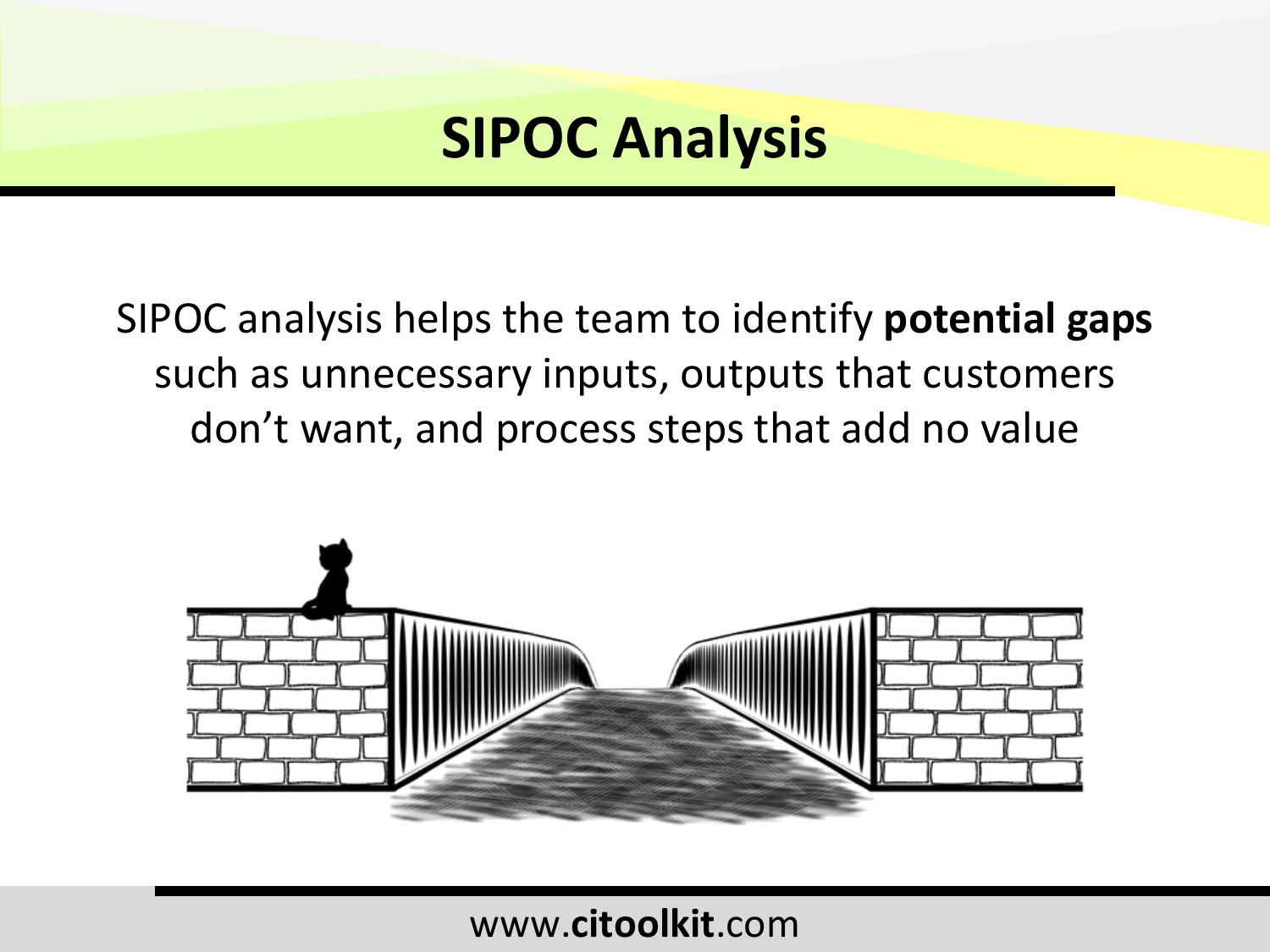### **EXAMPLE –** Submit and Implement an Idea Process

| <b>SUPPLIERS</b> | <b>INPUTS</b>              | <b>PROCESS</b>                     | <b>OUTPUTS</b>                          | <b>CUSTOMERS</b> |
|------------------|----------------------------|------------------------------------|-----------------------------------------|------------------|
| <b>Employees</b> | Idea description           | Submit an idea                     | Implemented<br>Improvement              | Departments      |
| Evaluation panel | <b>Estimated benefits</b>  | Review and                         |                                         | <b>Employees</b> |
|                  | Costs                      | evaluate the idea<br>Implement the | <b>Appreciation letter</b><br>or reward | HR team          |
|                  | <b>Evaluation criteria</b> | idea                               | <b>Records</b>                          |                  |
|                  |                            | Report results                     |                                         |                  |
|                  |                            | Appreciate /<br>reward employee    |                                         |                  |

Representing the process and its key elements in a **tabular format**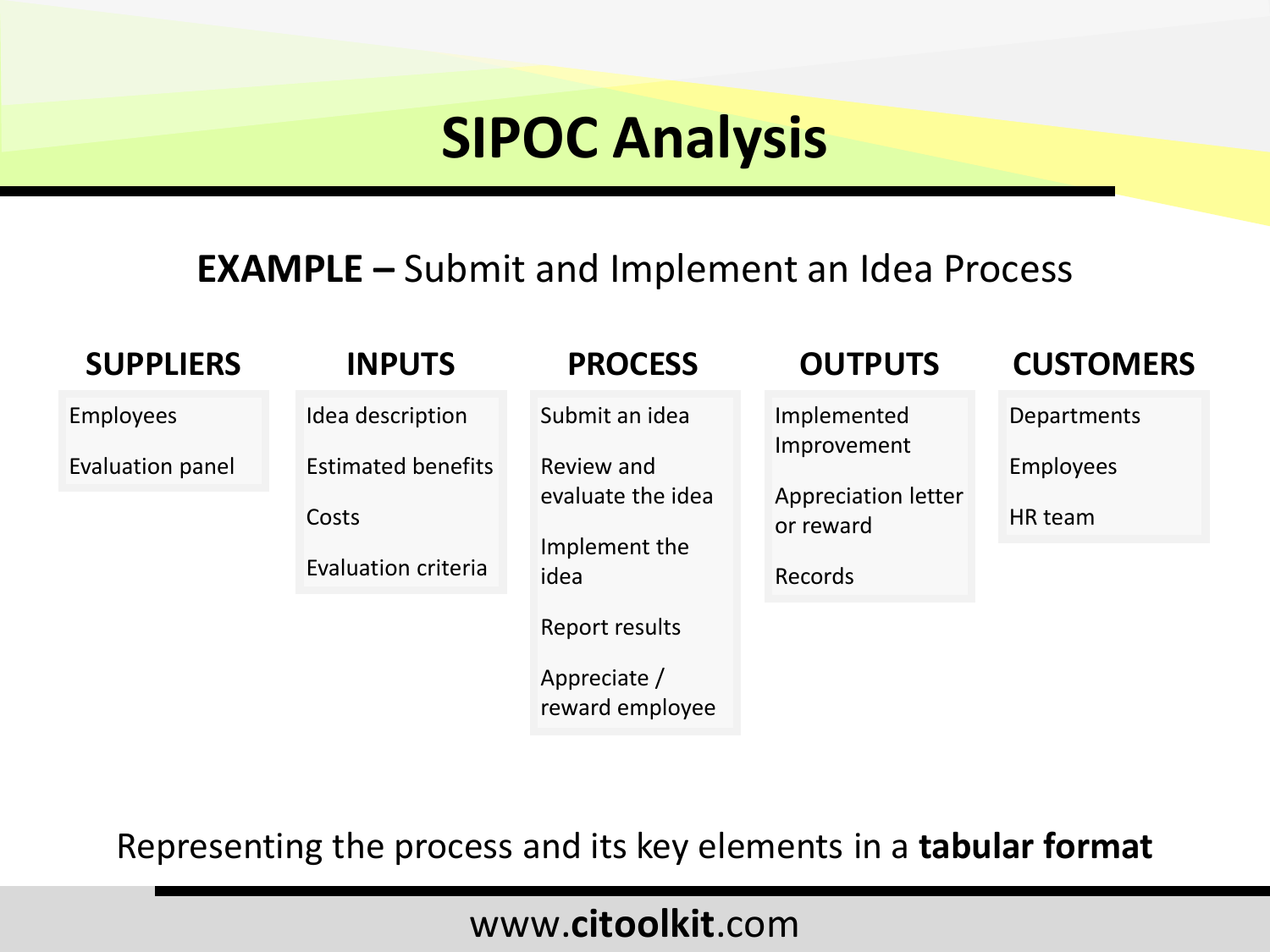### **EXAMPLE –** Submit and Implement an Idea Process

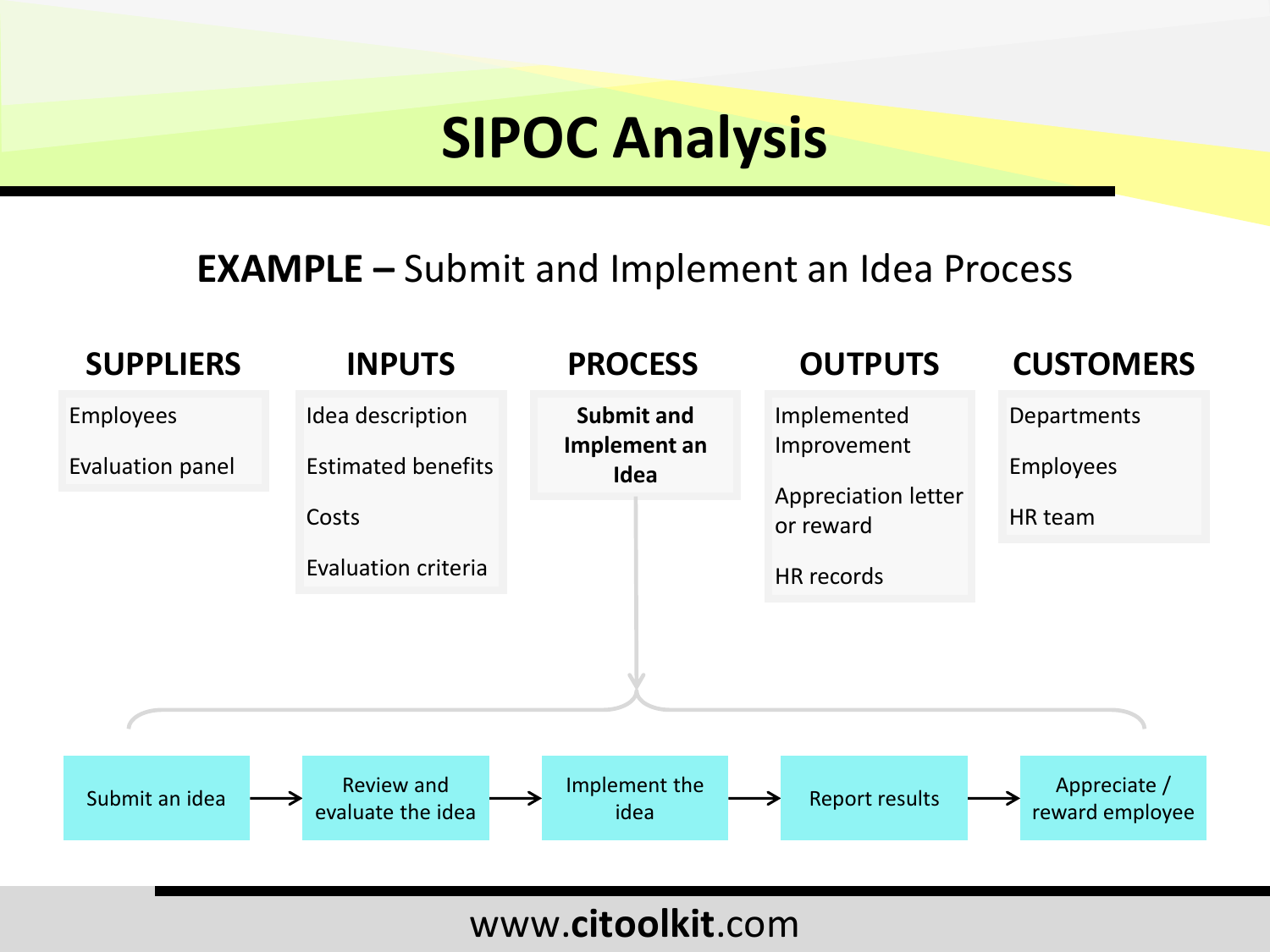### **EXAMPLE –** Purchase a Car Process

#### **SUPPLIERS**

#### Dealers

Individuals

#### **PROCESS INPUTS**

Models

Price

Specifications

Availability

#### Determine car

option

Review specifications

Test drive

Negotiate price

Sign paperwork

Collect car

### **OUTPUTS**

#### **CUSTOMERS**

Individuals

Companies

Paperwork

Payment

**Car** 

Service contract

Delivery date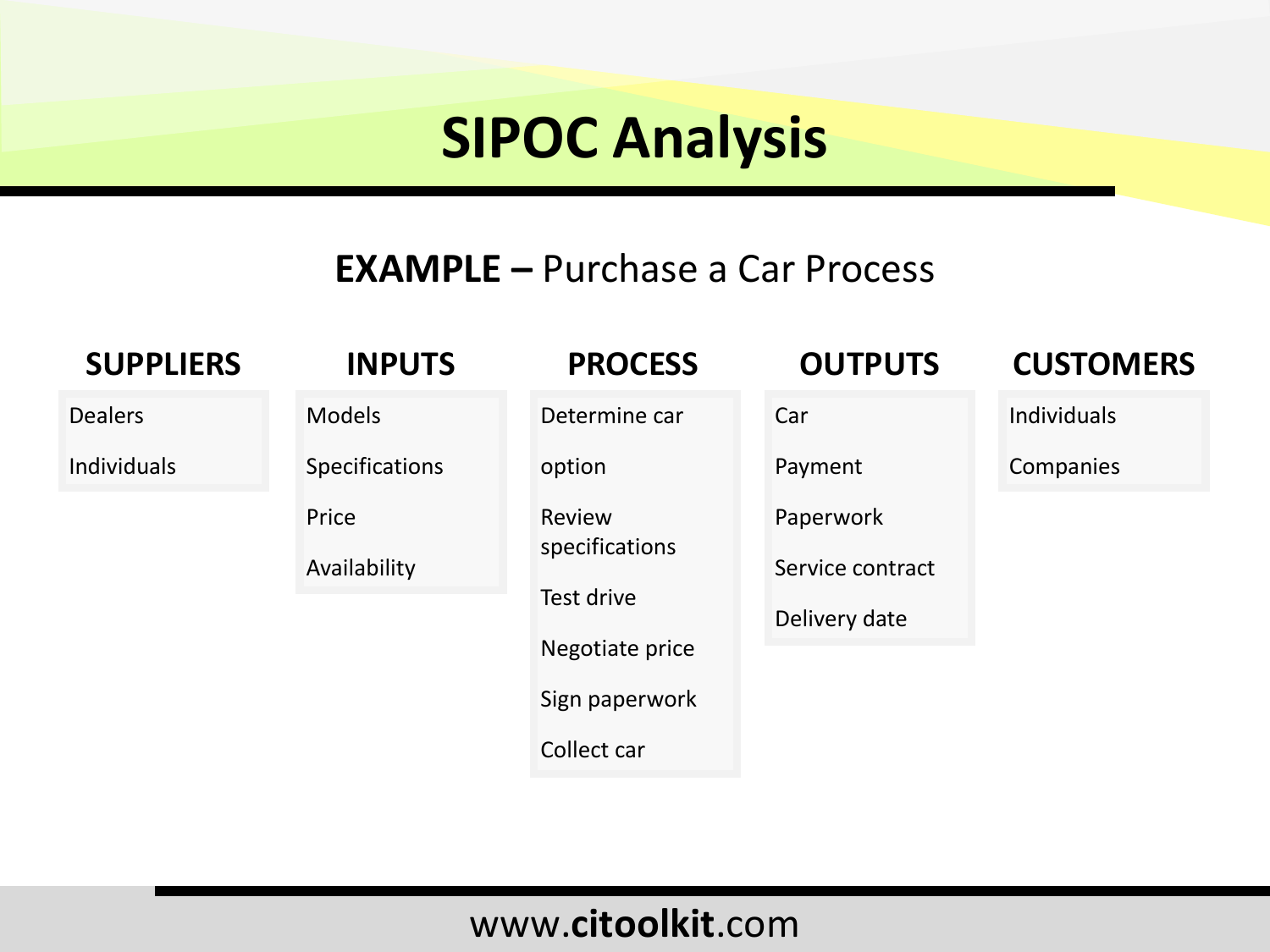### **EXAMPLE –** Purchase a Car Process

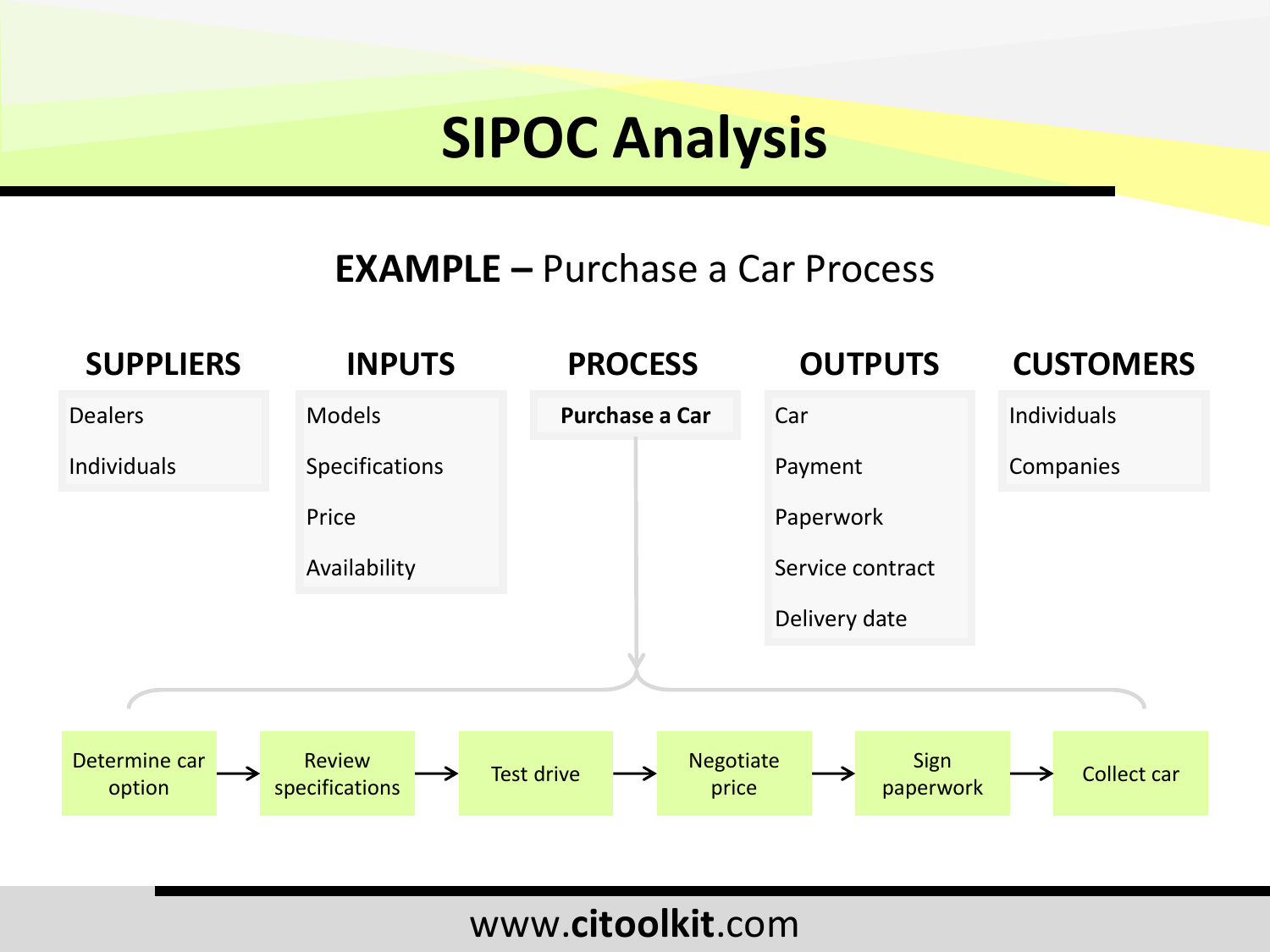### **EXAMPLE –** Conduct a Job Interview Process

| <b>SUPPLIERS</b>               | <b>INPUTS</b>                                                              | <b>PROCESS</b>                                                                                                                                          | <b>OUTPUTS</b>                                         | <b>CUSTOMERS</b>                |
|--------------------------------|----------------------------------------------------------------------------|---------------------------------------------------------------------------------------------------------------------------------------------------------|--------------------------------------------------------|---------------------------------|
| Job agencies<br>Job applicants | Interview purpose<br>Applicant profile<br>Interview place<br>Time and date | Notify applicant of<br>schedule<br>Notify interview<br>panel<br>Prepare questions<br>Arrange room<br>Meet applicant<br>Ask questions<br>Close interview | Interview notes<br><b>Updated applicant</b><br>profile | Recruitment team<br>Departments |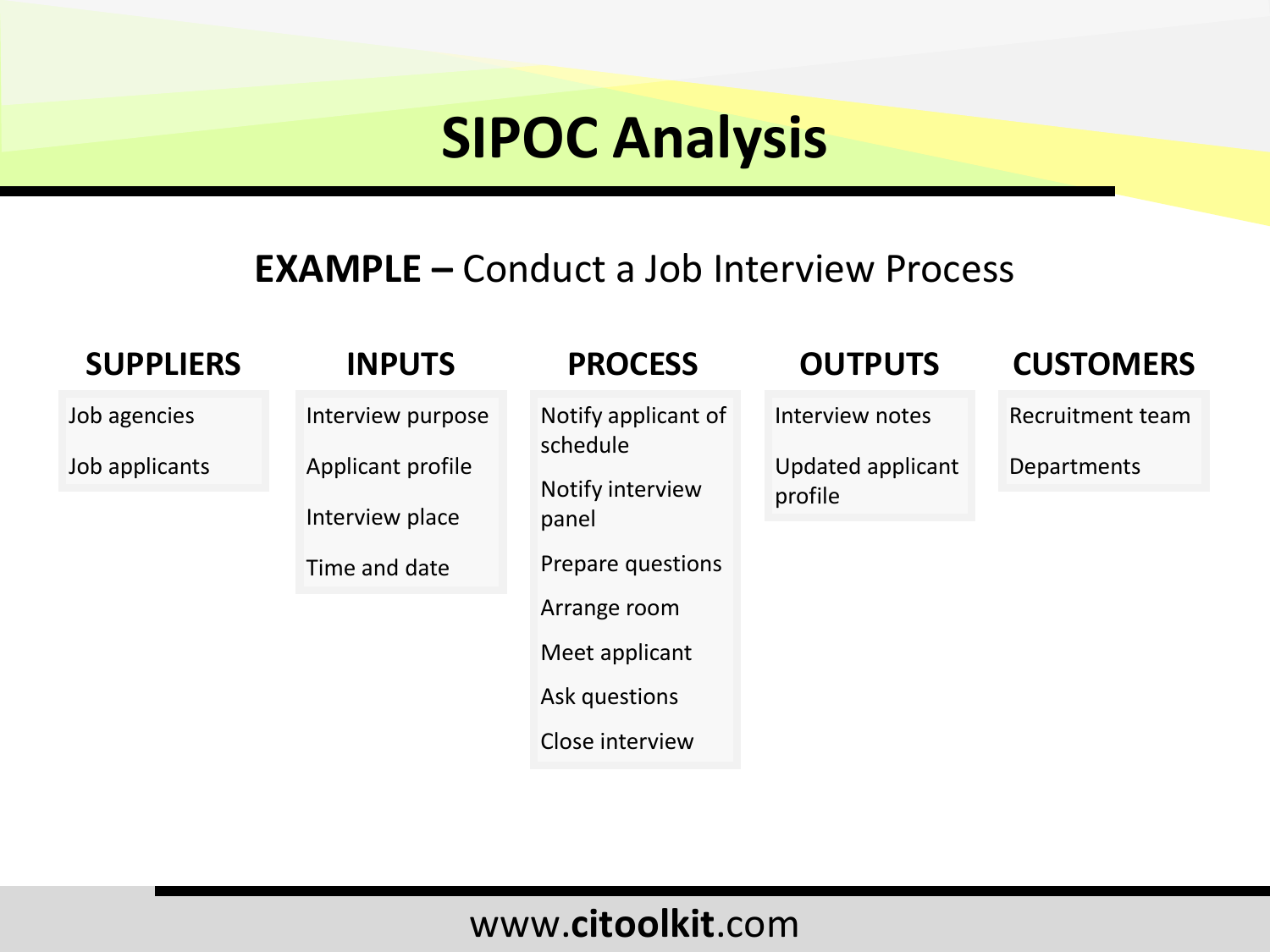### **EXAMPLE –** Conduct a Job Interview Process



If there are more than **seven steps**, then the process is too detailed!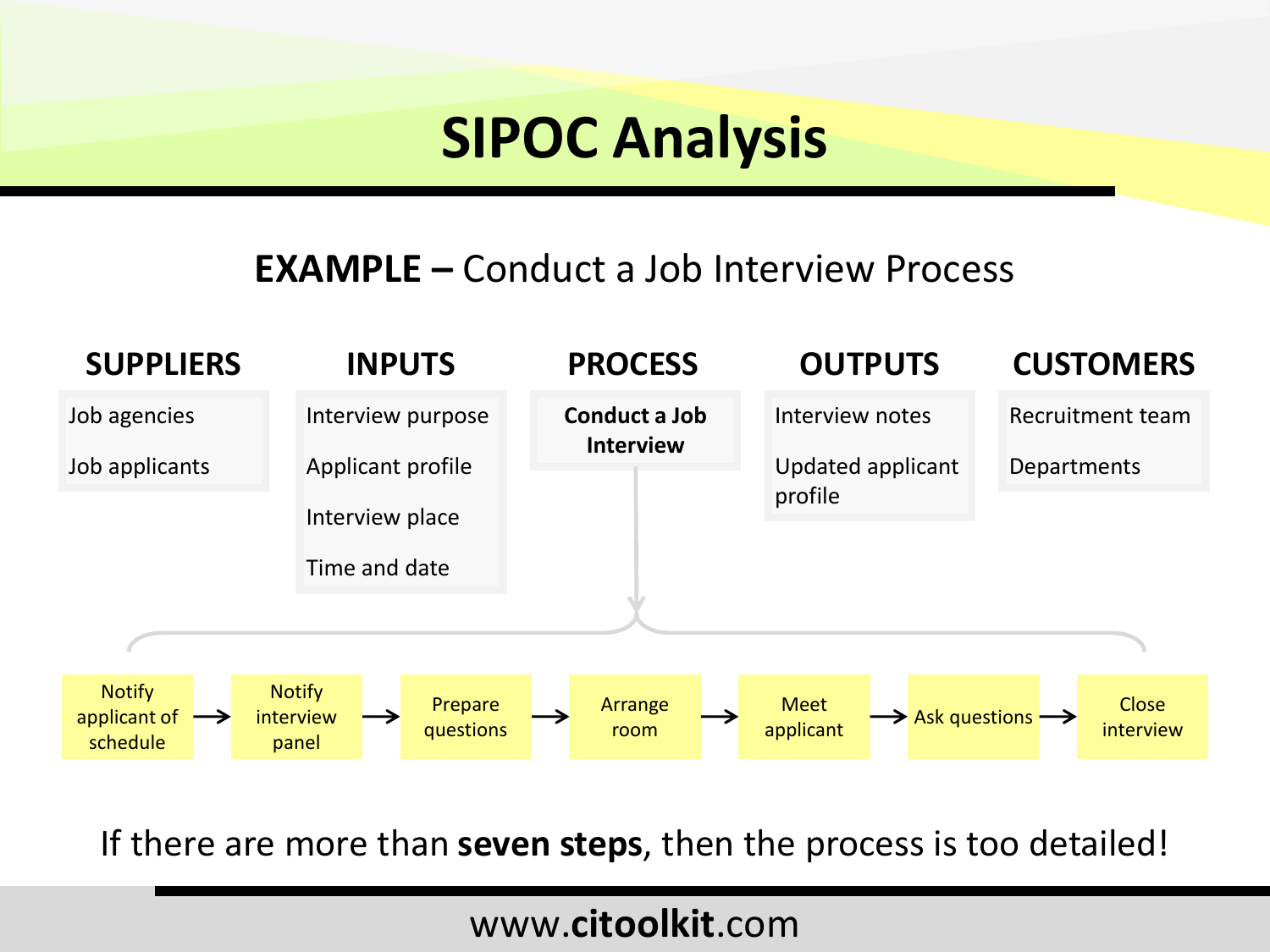## **How to Construct a SIPOC Map**

Clearly explain the **purpose** for creating the SIPOC map

Emphasize that the map must represent the situation as it exist, now how it should be

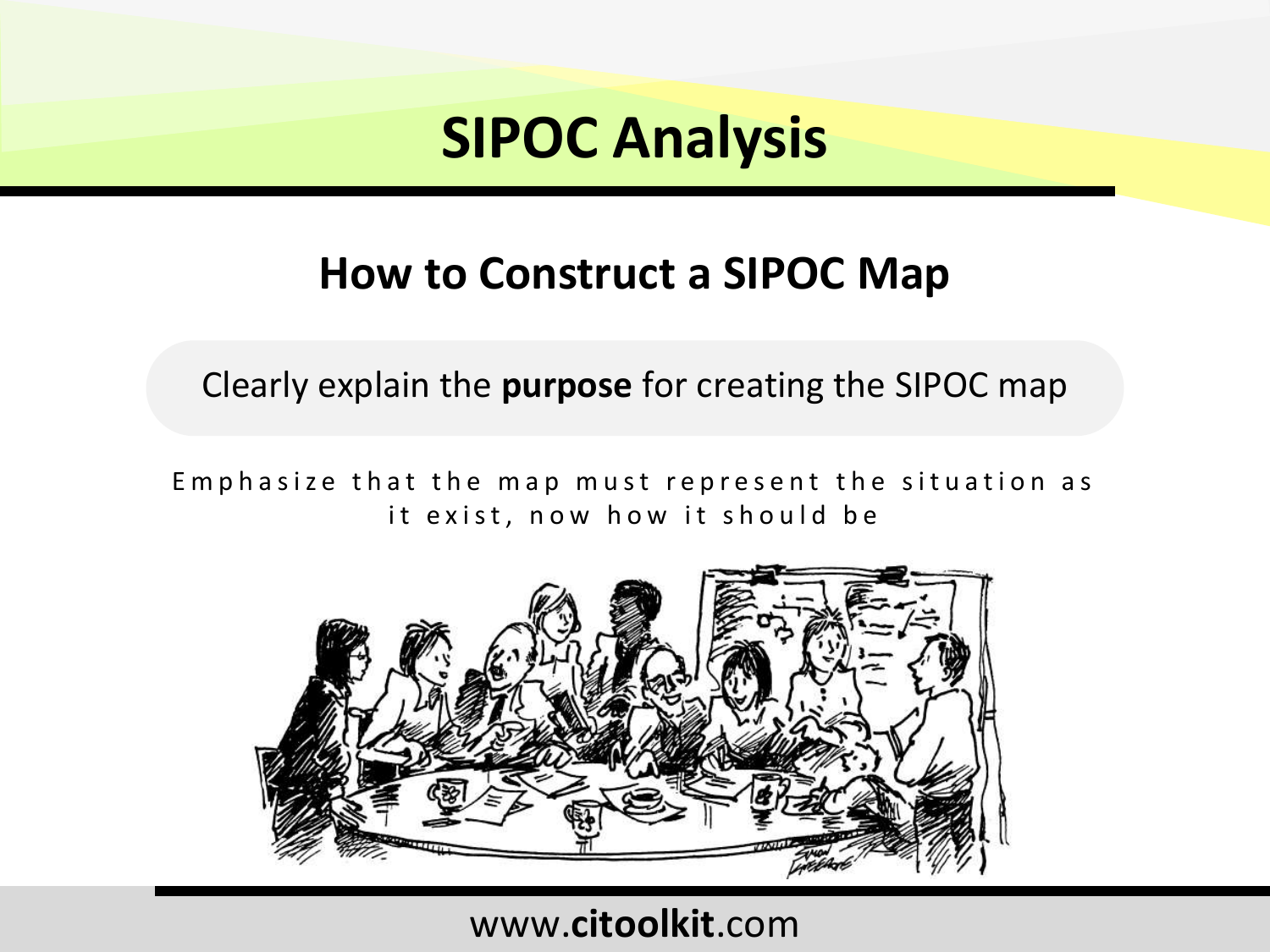## **How to Construct a SIPOC Map**

**Hang out** five flip-charts representing the five SIPOC categories

Allow the team to provide inputs on each of the five e l e m e n t s

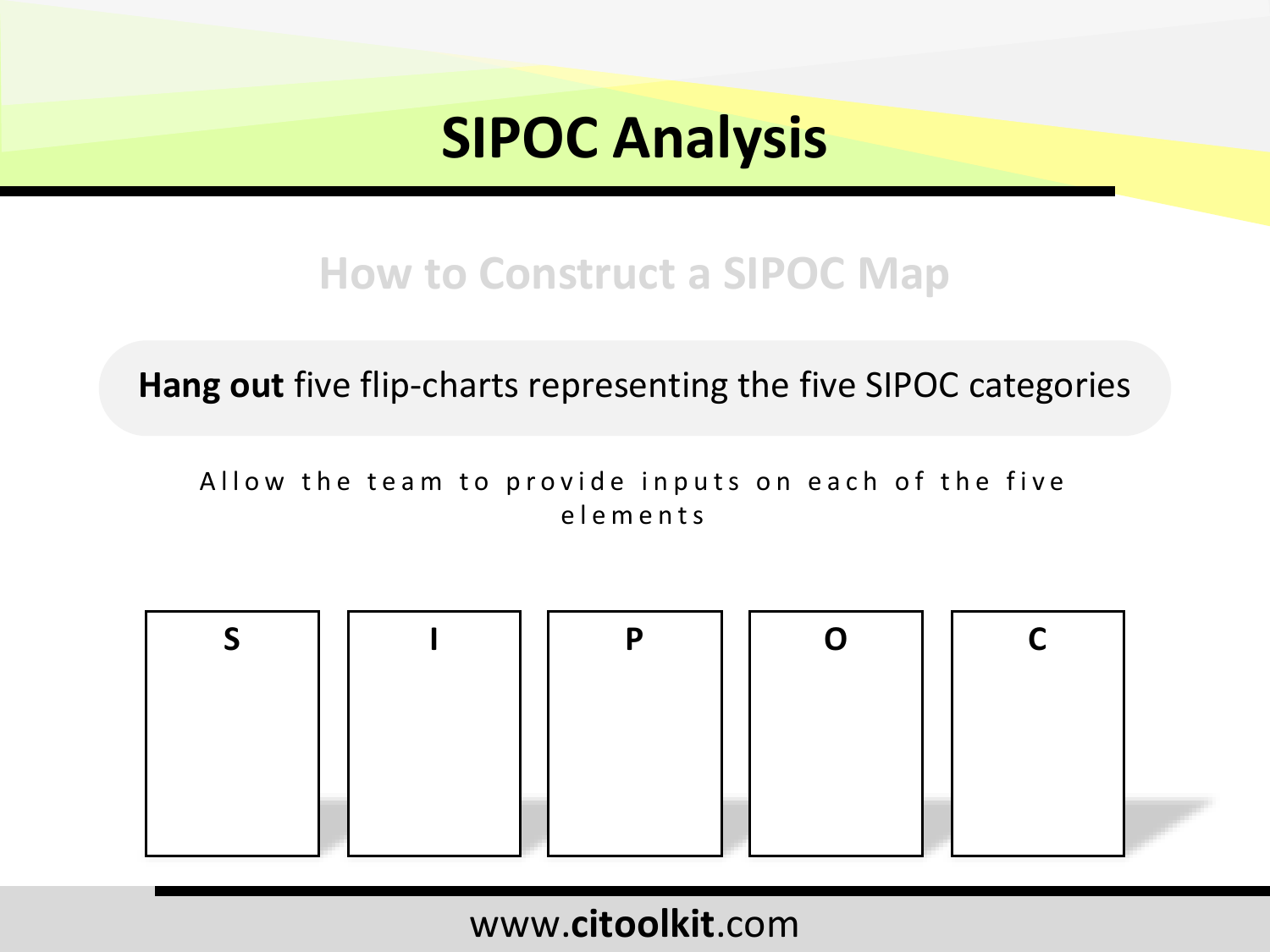## **How to Construct a SIPOC Map**

**Begin with the process** by listing the key highest-level steps

Start with verbs whenever possible

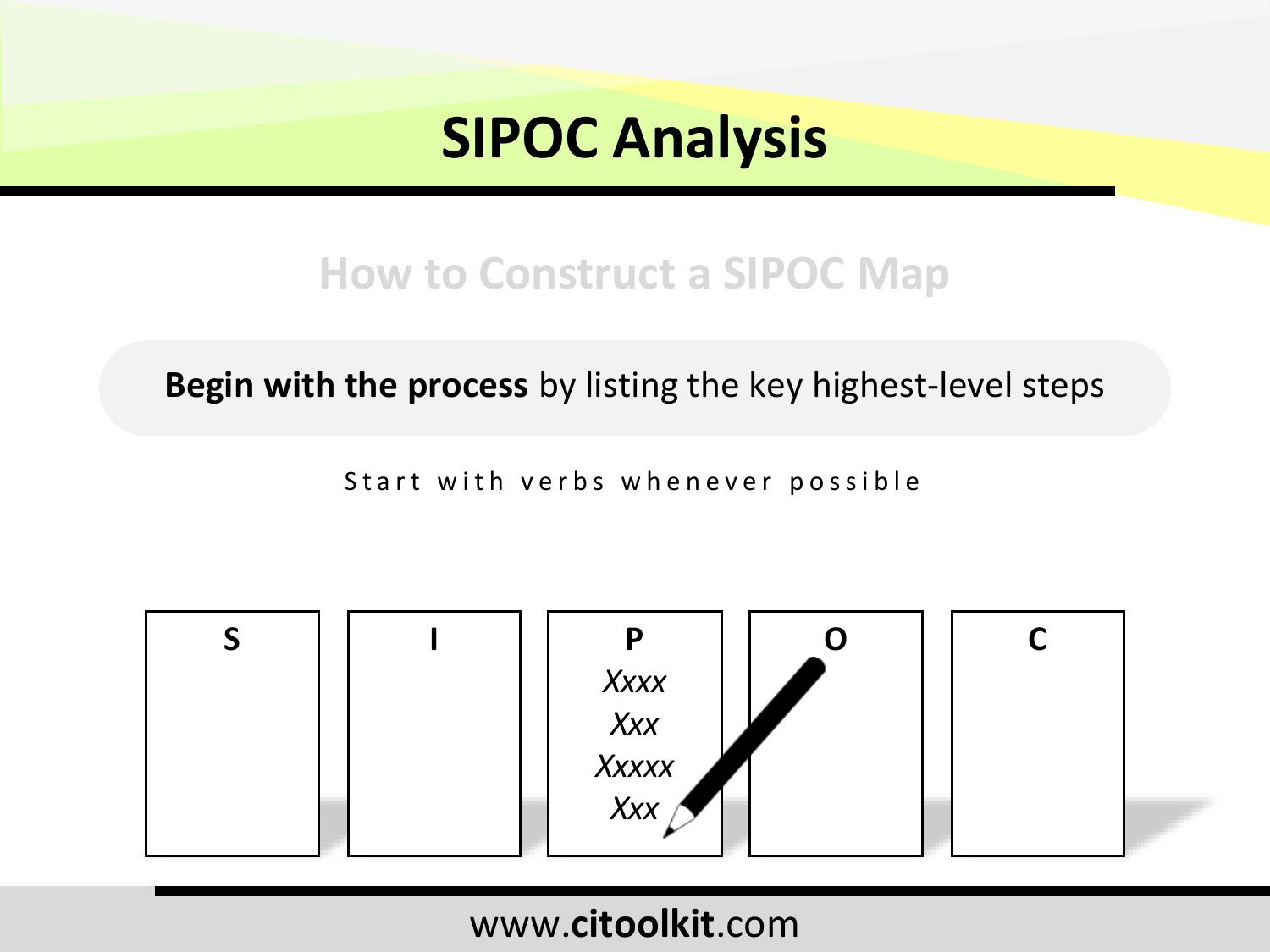## **How to Construct a SIPOC Map**

Identify the primary **outputs** of the process

Identify **customers** who will receive outputs

| $\mathsf{S}$ | P     |      |                      |
|--------------|-------|------|----------------------|
|              | Xxxx  | X    | Xxxx                 |
|              | X     | Xxxx | xxxx<br>Xxx<br>Xxxxx |
|              | Xxxxx | Xxxx |                      |
|              | Xxx   |      | Xxx                  |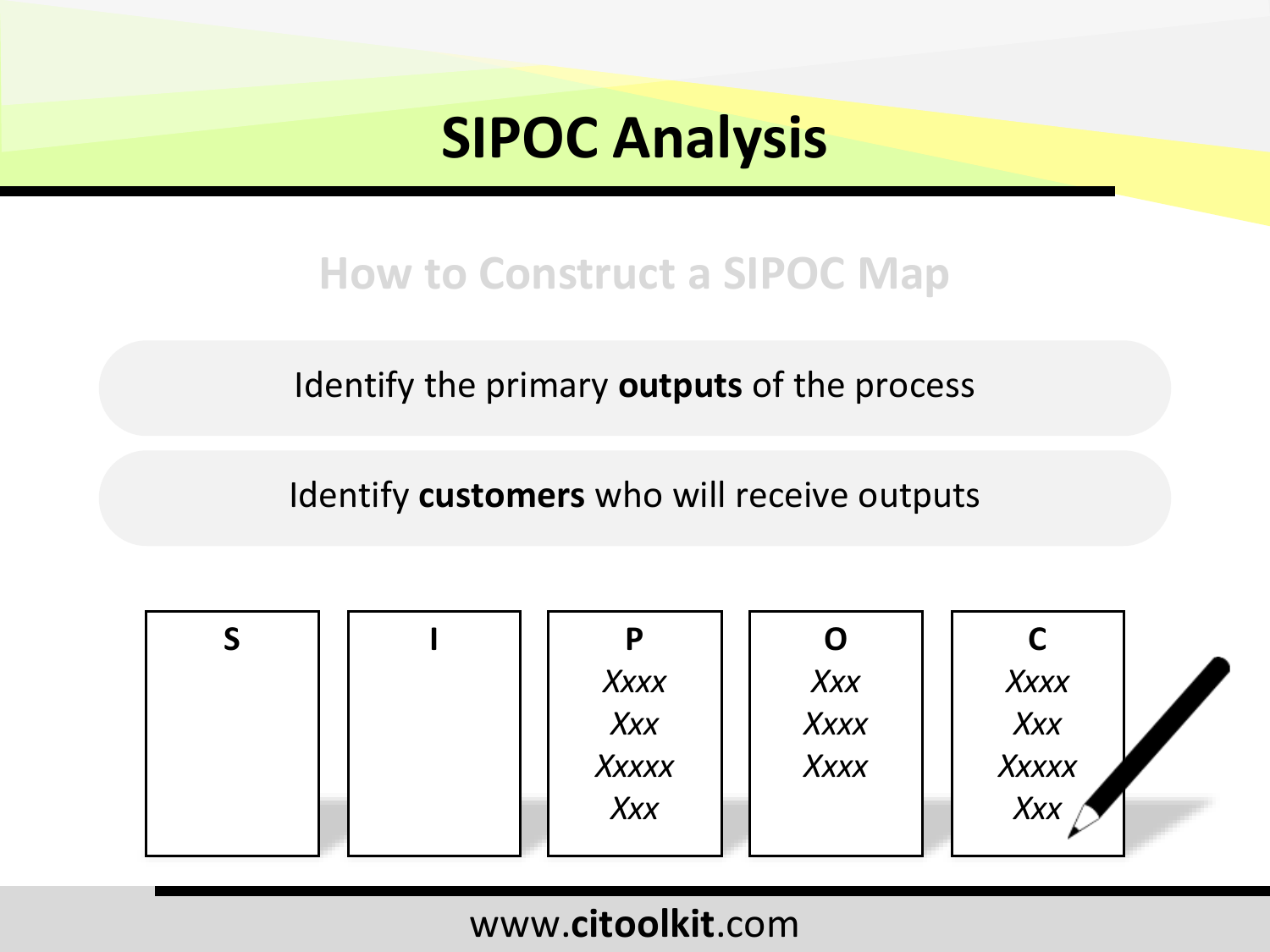## **How to Construct a SIPOC Map**

Identify the **inputs** required for the process to function properly

Identify the **suppliers** of those inputs

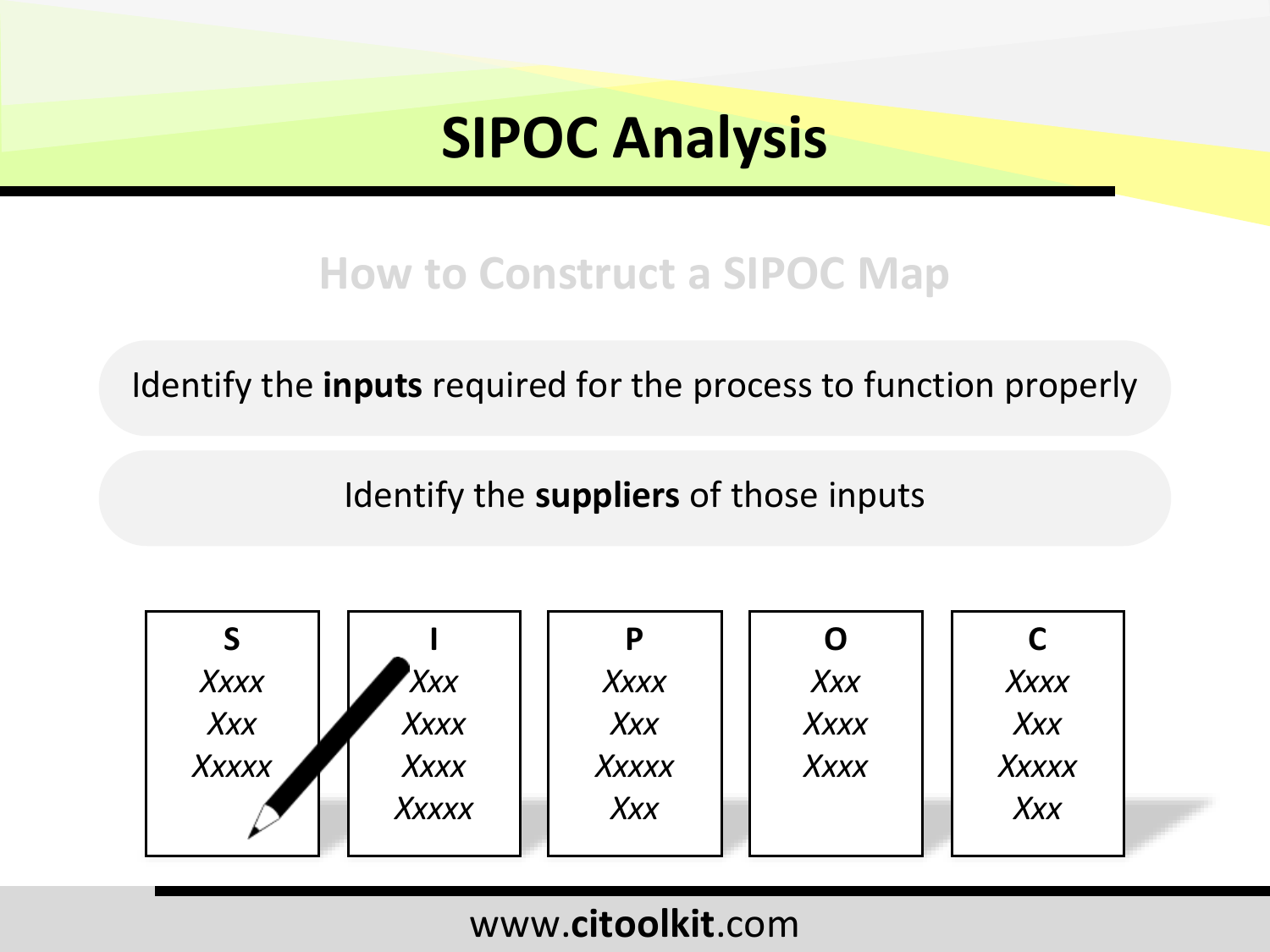## **How to Construct a SIPOC Map**

Take time to **ensure** the appropriateness and completeness of the recorded information

Discuss the SIPOC map with key stakeholders to verify a c c u r a c y

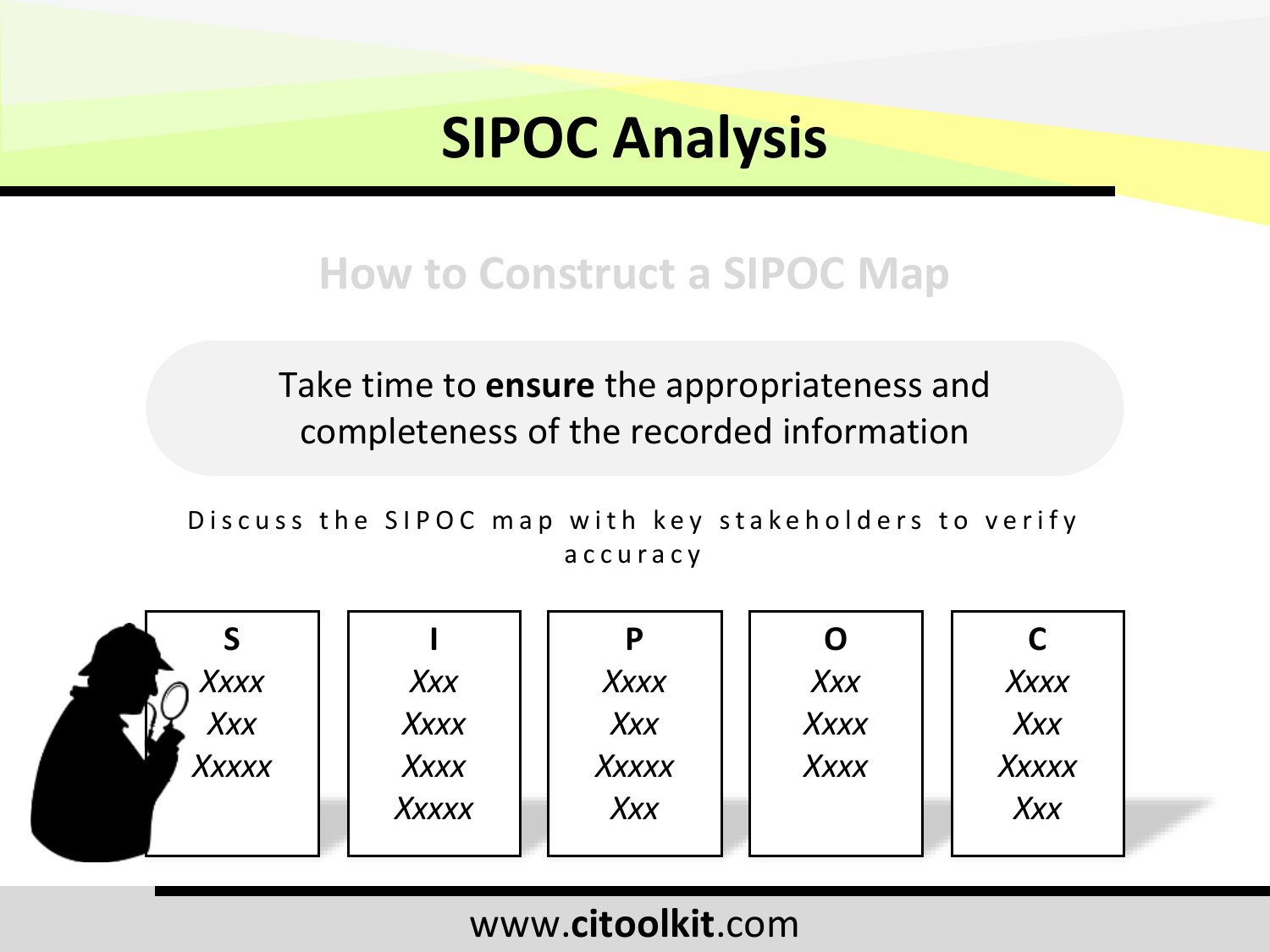## **How to Construct a SIPOC Map**

Identify **KPIs** to ensure the capability of the process to deliver an output that meets customer requirements

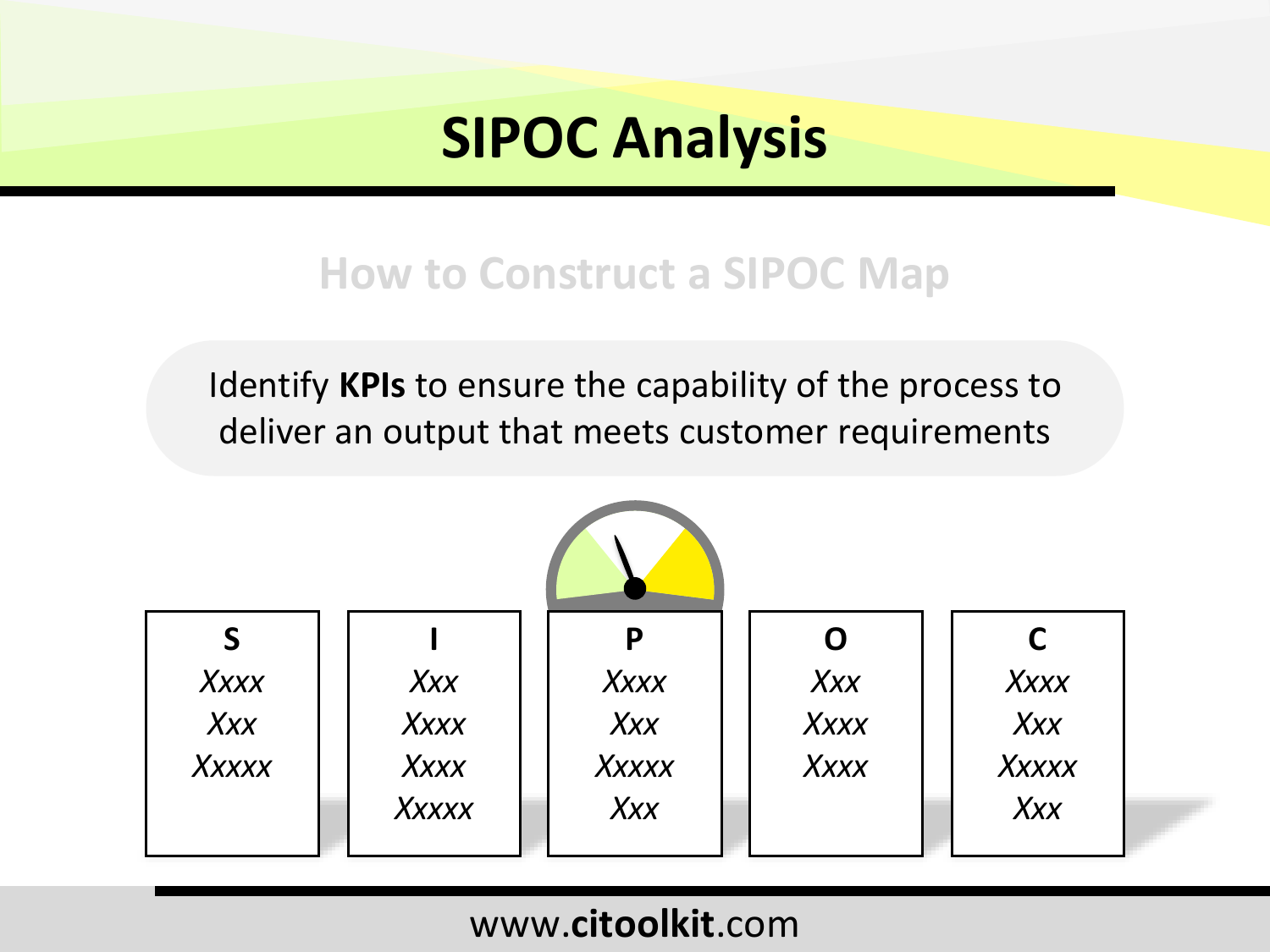## **How to Construct a SIPOC Map**

| <b>SUPPLIERS</b>            | <b>INPUTS</b>                                                                             | <b>PROCESS</b>                                                              | <b>OUTPUTS</b>                      | <b>CUSTOMERS</b>                            |
|-----------------------------|-------------------------------------------------------------------------------------------|-----------------------------------------------------------------------------|-------------------------------------|---------------------------------------------|
| 5 <sup>1</sup>              | $\overline{a}$                                                                            | Where does<br>the process start?                                            | $\overline{2}$                      | 3                                           |
| Who supplies<br>each input? | What inputs<br>are needed by<br>the process to<br>meet the<br>customers'<br>expectations? | $\mathbf{1}$<br>What is the<br>process?<br>Where does it<br>process finish? | What are the<br>process<br>outputs? | Who are the<br>customers of<br>each output? |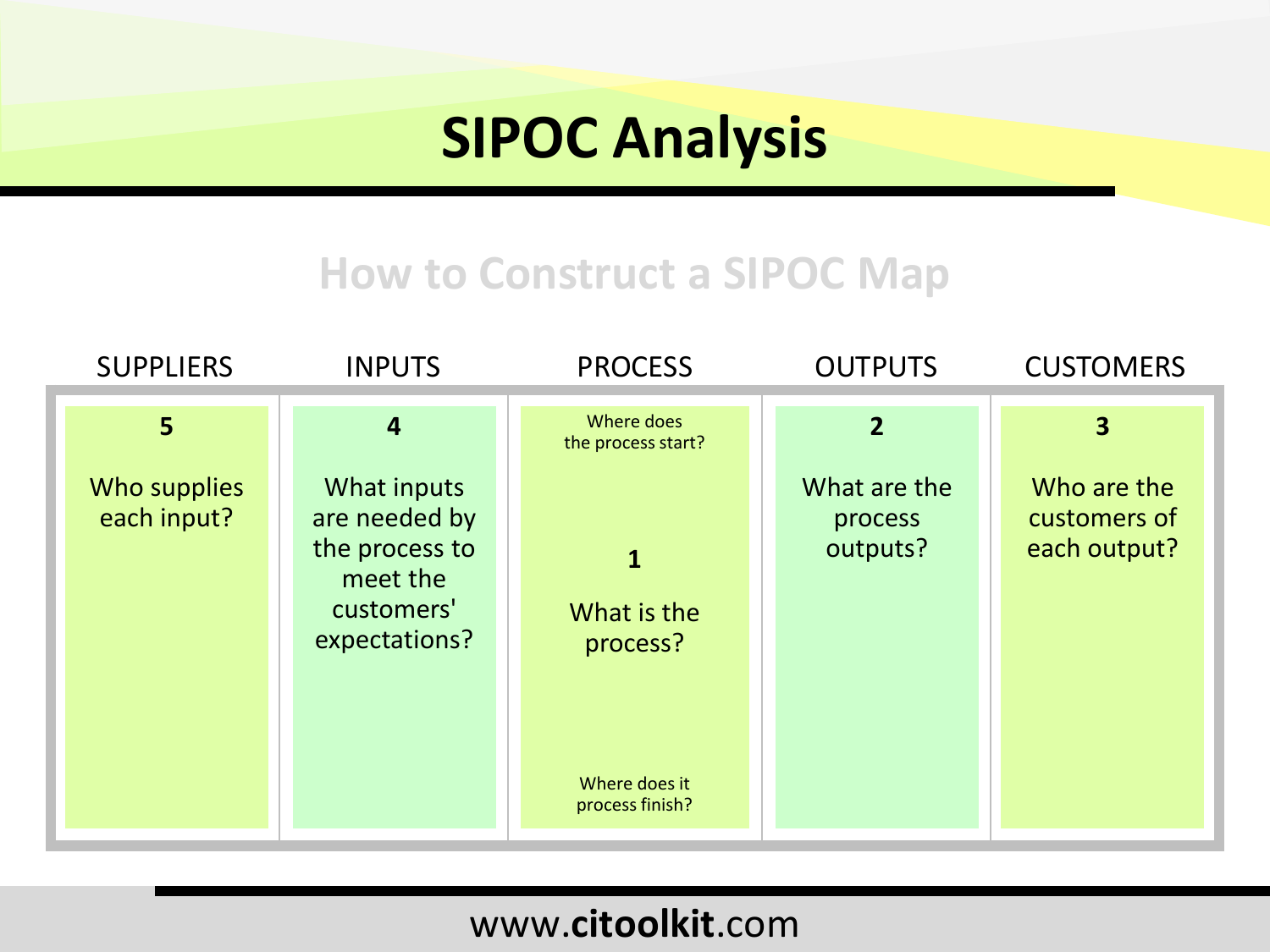## Useful Questions

| <b>SUPPLIERS</b>                                                         | <b>INPUTS</b>                                                                                                                                                                                                         | <b>PROCESS</b>                                                                                                                                                                                                                                       | <b>OUTPUTS</b>                                              | <b>CUSTOMERS</b>                                                                                                                                                                                                    |
|--------------------------------------------------------------------------|-----------------------------------------------------------------------------------------------------------------------------------------------------------------------------------------------------------------------|------------------------------------------------------------------------------------------------------------------------------------------------------------------------------------------------------------------------------------------------------|-------------------------------------------------------------|---------------------------------------------------------------------------------------------------------------------------------------------------------------------------------------------------------------------|
| Where does the<br>$\mathbf{v}$<br>inputs of the<br>process come<br>from? | Identify what is<br>❖<br>needed for the<br>process?                                                                                                                                                                   | What are you<br>$\frac{1}{2}$<br>producing with<br>the process?                                                                                                                                                                                      | What product<br>$\ddot{\cdot}$<br>does the process<br>make? | Who are the<br>❖<br>customers of<br>these outputs?                                                                                                                                                                  |
| How do you<br>❖<br>communicate<br>requirements to<br>the suppliers?      | What effect do<br>$\frac{1}{2}$<br>the inputs have<br>on the process<br>and on the<br>outputs?<br>How do they<br>❖<br>affect the process<br>flow?<br>What are the<br>$\frac{1}{2}$<br>requirements for<br>each input? | At what points<br>$\frac{1}{2}$<br>does the process<br>start and finish?<br>How can you<br>$\frac{1}{2}$<br>summarize the<br>process in few<br>steps (seven steps<br>or less)?<br>Does the process<br>$\frac{1}{2}$<br>feed into another<br>process? | What other<br>$\cdot$<br>outputs does the<br>process make?  | Are they<br>❖<br>individuals,<br>departments,<br>other processes?<br>What are the<br>$\mathbf{r}$<br>customers needs<br>& requirements?<br>What do the<br>$\frac{1}{2}$<br>customers expect<br>from each<br>output? |
|                                                                          |                                                                                                                                                                                                                       |                                                                                                                                                                                                                                                      |                                                             |                                                                                                                                                                                                                     |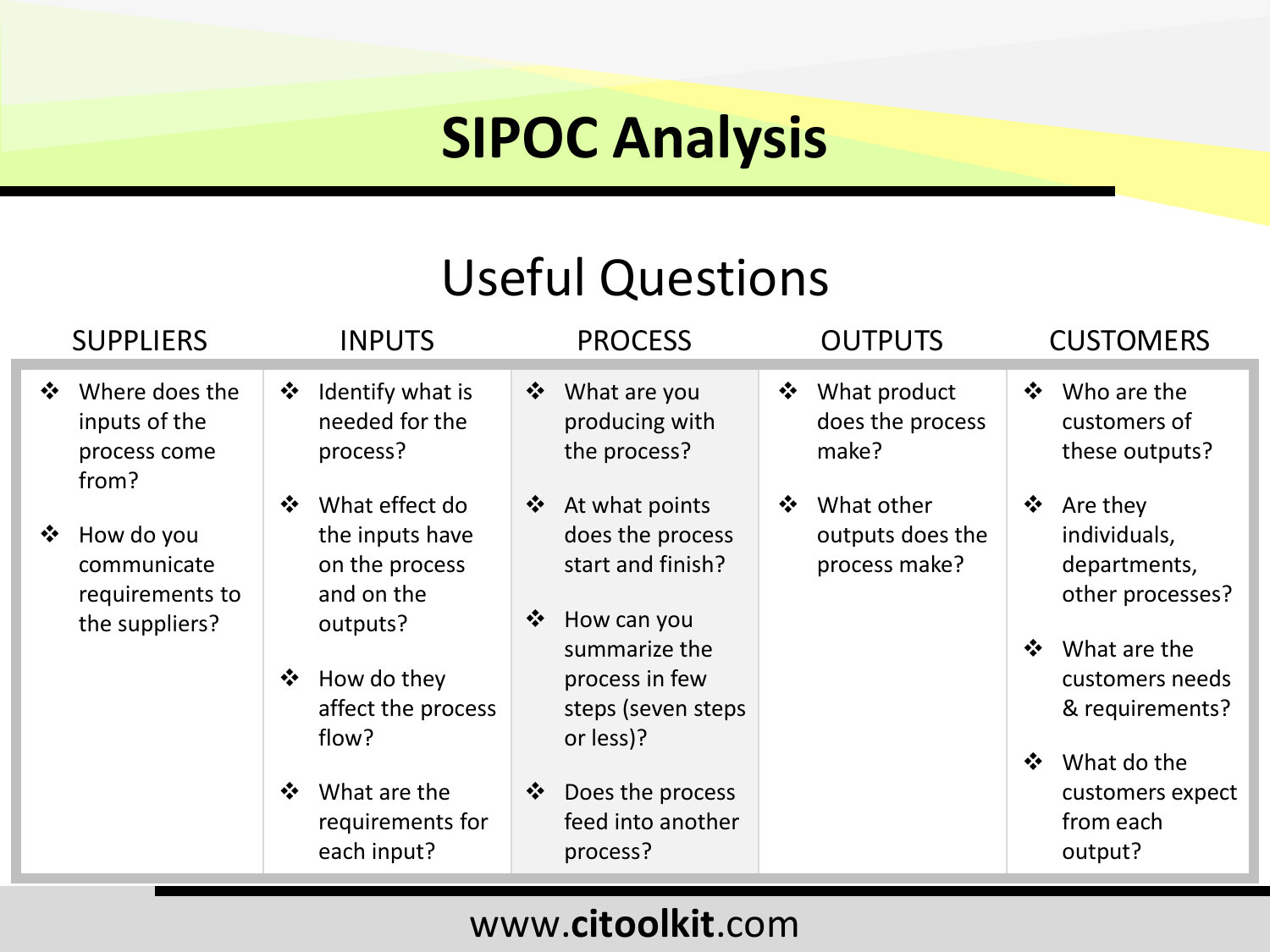## **Further Information**

In your SIPOC analysis, you have created a top-level process map showing the basic steps of the process



You may add the details to the **process map** that you will draw later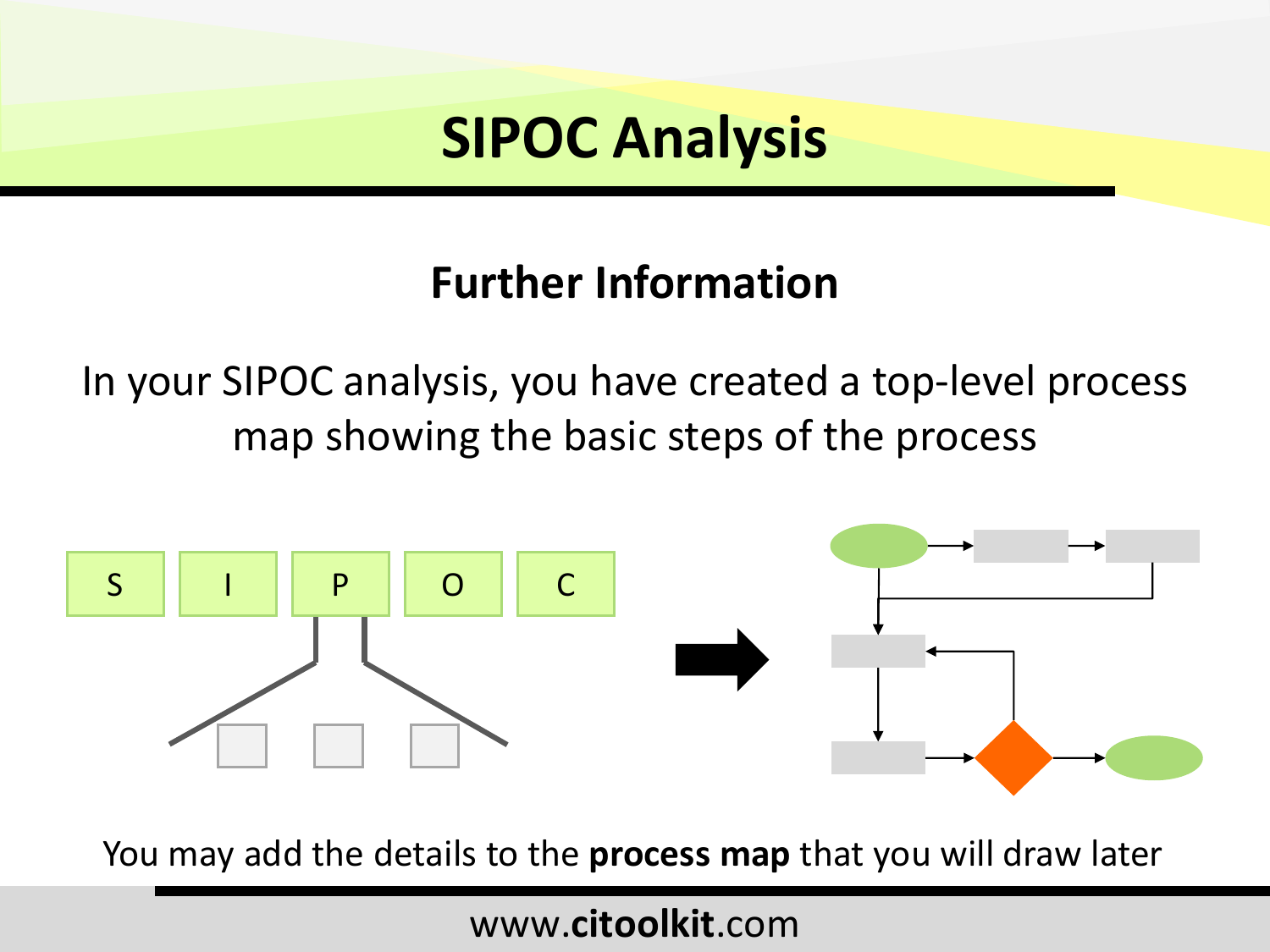## **Further Information**

Sometimes it is useful to display on the SIPOC map **guides** to describe the process, and the **resources** that are required to transform the inputs into outputs

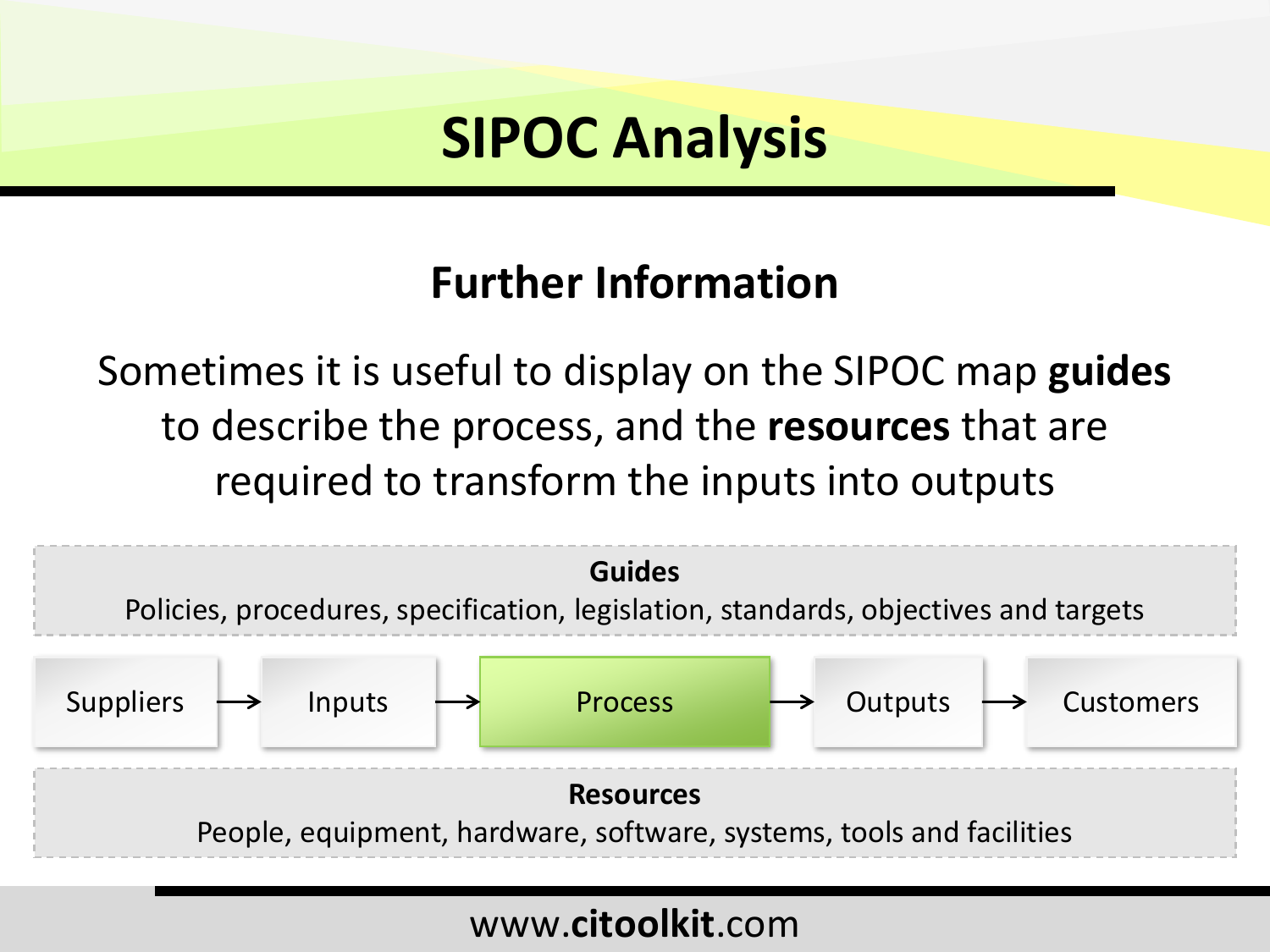## **Further Information**

Another SIPOC model is the **SIPOC+CM C** stands for the constraints facing the process **M** stands for the measures being used